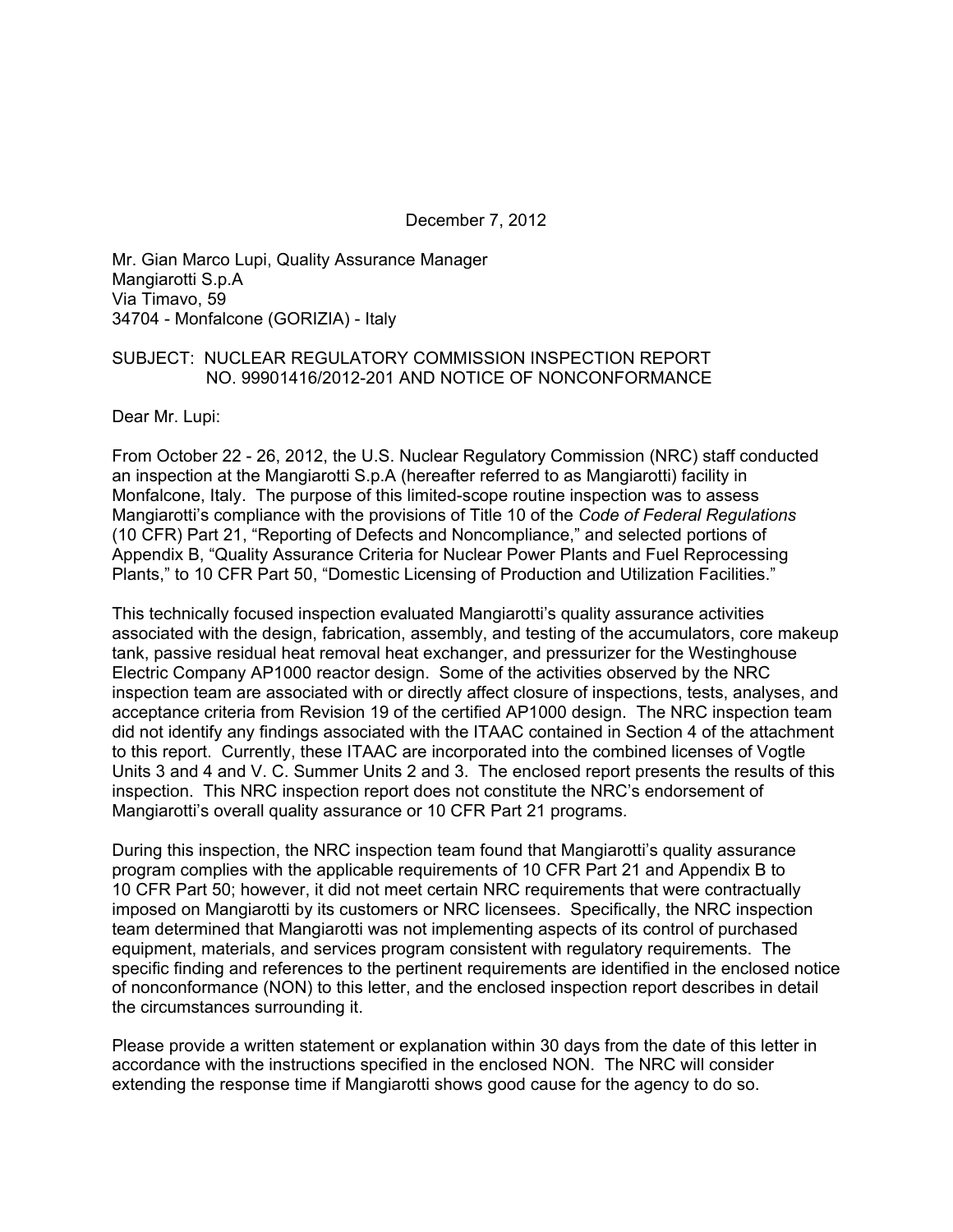#### G. Lupi - 2 -

In accordance with 10 CFR 2.390, "Public Inspections, Exemptions, Requests for Withholding," of the NRC's "Rules of Practice," a copy of this letter, its enclosures, and your response will be made available electronically for public inspection in the NRC Public Document Room or from the NRC's Agencywide Documents Access and Management System, which is accessible from the NRC Web site at: http://www.nrc.gov/reading-rm/adams.html.

To the extent possible (and if applicable), your response should not include any personal privacy, proprietary, or Safeguards Information (SGI) so that it can be made available to the public without redaction. If personal privacy or proprietary information is necessary to provide an acceptable response, please provide a bracketed copy of your response that identifies the information that should be protected, as well as a redacted copy of your response that deletes such information. If you request that such material be withheld from public disclosure, you must specifically identify the portions of your response that you seek to have withheld and provide in detail the bases for your claim (e.g., explain why the disclosure of information will create an unwarranted invasion of personal privacy or provide the information required by 10 CFR 2.390(b) to support a request for withholding confidential commercial or financial information). If SGI is necessary to provide an acceptable response, please provide the level of protection described in 10 CFR 73.21, "Protection of Safeguards Information: Performance Requirements."

Sincerely,

#### */RA/*

Edward H. Roach, Chief Mechanical Vendor Branch Division of Construction Inspection and Operational Programs Office of New Reactors

Docket No.: 99901416

Enclosures:

1. Notice of Nonconformance

2. Inspection Report No. 99901416/2012-201 and Attachment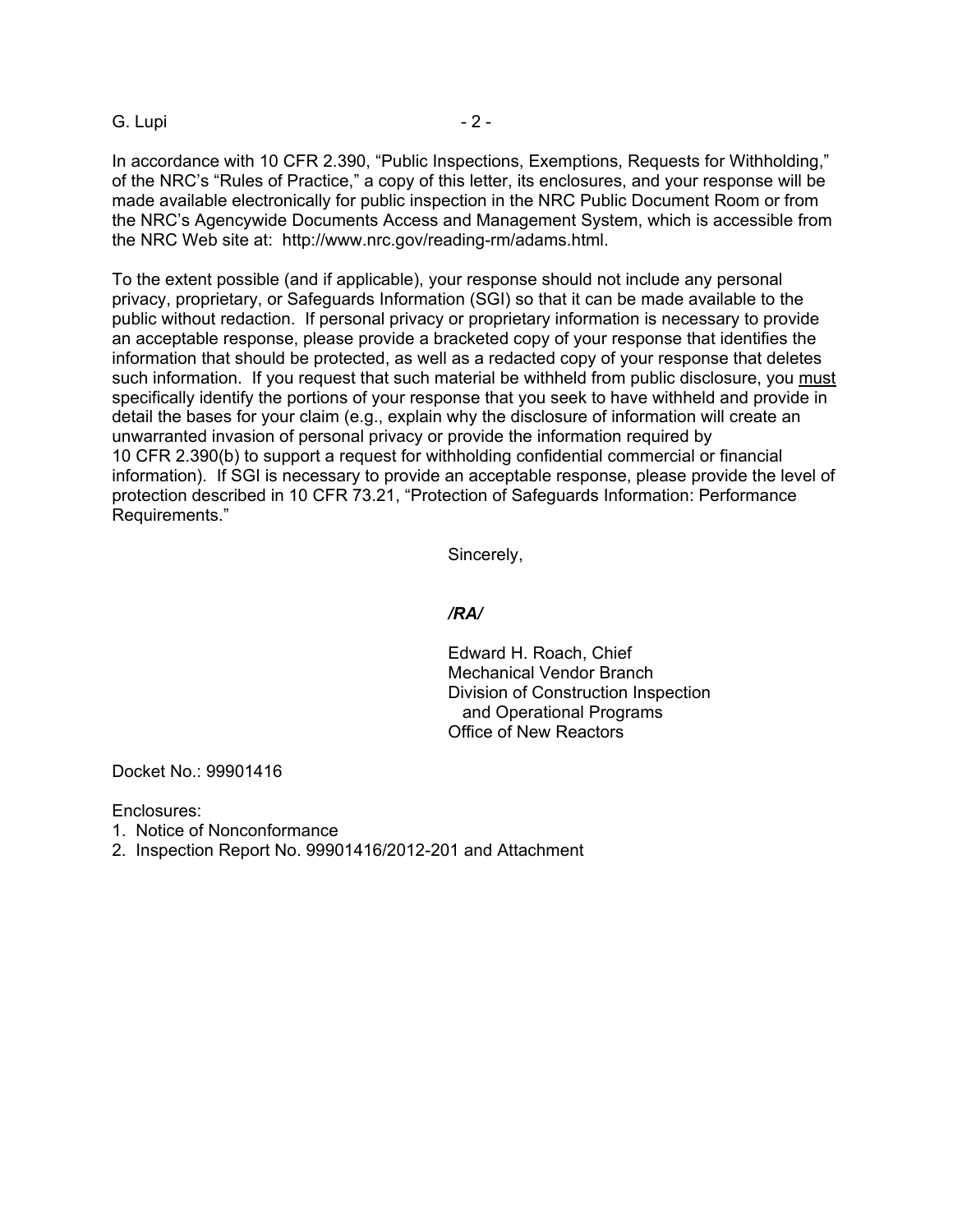#### G. Lupi - 2 -

In accordance with 10 CFR 2.390, "Public Inspections, Exemptions, Requests for Withholding," of the NRC's "Rules of Practice," a copy of this letter, its enclosures, and your response will be made available electronically for public inspection in the NRC Public Document Room or from the NRC's Agencywide Documents Access and Management System, which is accessible from the NRC Web site at: http://www.nrc.gov/reading-rm/adams.html.

To the extent possible (and if applicable), your response should not include any personal privacy, proprietary, or Safeguards Information (SGI) so that it can be made available to the public without redaction. If personal privacy or proprietary information is necessary to provide an acceptable response, please provide a bracketed copy of your response that identifies the information that should be protected, as well as a redacted copy of your response that deletes such information. If you request that such material be withheld from public disclosure, you must specifically identify the portions of your response that you seek to have withheld and provide in detail the bases for your claim (e.g., explain why the disclosure of information will create an unwarranted invasion of personal privacy or provide the information required by 10 CFR 2.390(b) to support a request for withholding confidential commercial or financial information). If SGI is necessary to provide an acceptable response, please provide the level of protection described in 10 CFR 73.21, "Protection of Safeguards Information: Performance Requirements."

Sincerely,

#### */RA/*

Edward H. Roach, Chief Mechanical Vendor Branch Division of Construction Inspection and Operational Programs Office of New Reactors

Docket No.: 99901416

Enclosures:

- 1. Notice of Nonconformance
- 2. Inspection Report No. 99901416/2012-201 and Attachment

#### **DISTRIBUTION:**

KKavanagh TSakadales RRasmussen AP1000 CONTACTS RidsNroDcipCmvb RidsNroDcipCqab RidsNroDcip RidsNroDcipCevb castleton.christopher@mangiarotti.it lupi.gianmarco@mangiarotti.it

| <b>ADAMS Accession No.: ML12320A661</b> |  |  | <b>NRO-002</b> |
|-----------------------------------------|--|--|----------------|

| <b>OFFICE</b> | NRO/DCIP/CMVB  | NRO/DCIP/CMVB | NRO/DCIP/CEVB   | RII/CPD/CPB4 |
|---------------|----------------|---------------|-----------------|--------------|
| <b>NAME</b>   | YDiaz-Castillo | AArmstrong    | <b>DBollock</b> | TSteadham    |
| <b>DATE</b>   | 11/26/2012     | 11/26/2012    | 11/26/2012      | 11/26/2012   |
| <b>OFFICE</b> | NRO/DCIP/CAEB  | NRO/DCIP/CITB | NRO/DCIP/CMVB   |              |
| <b>NAME</b>   | TFrye          | <b>MKowal</b> | ERoach          |              |
| <b>DATE</b>   | 11/29/2012     | 12/07/2012    | 12/04/2012      |              |

#### **OFFICIAL RECORD COPY**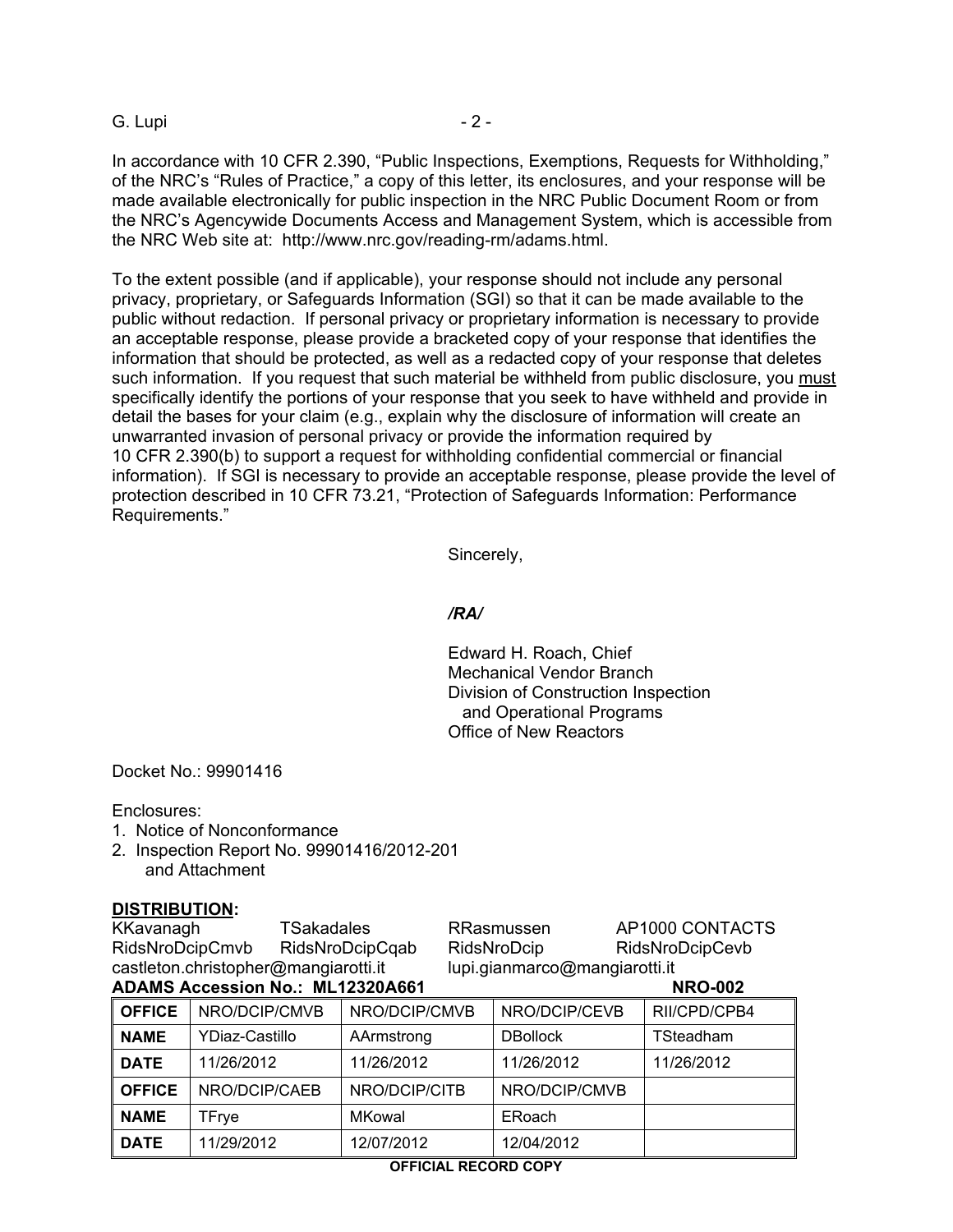#### **NOTICE OF NONCONFORMANCE**

Mangiarotti S.p.A<br>
Via Timavo, 59 34074 - Monfalcone (GORIZIA) - Italy

Report No. 2012-201

Based on the results of a U.S. Nuclear Regulatory Commission (NRC) inspection conducted at the Mangiarotti S.p.A (hereafter referred to as Mangiarotti) facility in Monfalcone, Italy, from October 22 through October 26, 2012, it appears that Mangiarotti did not conduct certain activities in accordance with NRC requirements that were contractually imposed upon Mangiarotti by its customers or by NRC licensees.

Criterion VII, "Control of Purchased Material, Equipment, and Services," of Appendix B, "Quality Assurance Program Criteria for Nuclear Power Plants and Fuel Reprocessing Plants," to Title 10 of the *Code of Federal Regulations* (10 CFR) Part 50, "Domestic Licensing of Production and Utilization Facilities," states, in part, that "measures shall be established to ensure that purchased material, equipment, and services conform to the procurement documents. These measures shall include provisions, as appropriate, for source evaluation and selection, objective evidence of quality furnished by the contractor or subcontractor, inspection at the contractor or subcontractor source, and examination of products upon delivery. The effectiveness of the control of quality by contractors and subcontractors shall be assessed by the applicant or designee at intervals consistent with the importance, complexity, and quantity of the product or services."

Criterion XVIII, "Audits," of Appendix B to 10 CFR Part 50 states, in part, that "a comprehensive system of planned and periodic audits shall be carried out to verify compliance with all aspects of the quality assurance program and to determine the effectiveness of the program."

Contrary to the above, as of October 26, 2012, Mangiarotti failed to perform an adequate evaluation of its commercial calibration suppliers and failed to adequately verify that its suppliers complied with all aspects of its quality assurance program.

Specifically,

- 1. Mangiarotti placed its international commercial calibration suppliers on its safety-related qualified vendors list based on the accreditation provided through ISO/IEC 17025, "General Requirements for the Competence of Testing and Calibration Laboratories," by the American Association for Laboratory Accreditation or another domestic accrediting body. ISO/IEC 17025 accreditation shall not be used as the sole basis for qualifying safety-related calibration services. As stated in Section L.8.h of NRC's "Standard Review Plan for the Review of Safety Analysis Reports for Nuclear Power Plants: LWR Edition – Quality Assurance," dated March 2007, NRC's recognition of the International Laboratory Accreditation Cooperation accreditation process is only limited to U.S. domestic calibration service suppliers, not to international calibration suppliers.
- 2. Mangiarotti did not document the objective evidence necessary to confirm that the relevant quality criteria of external audits performed of a filler material and two forging providers were adequately verified.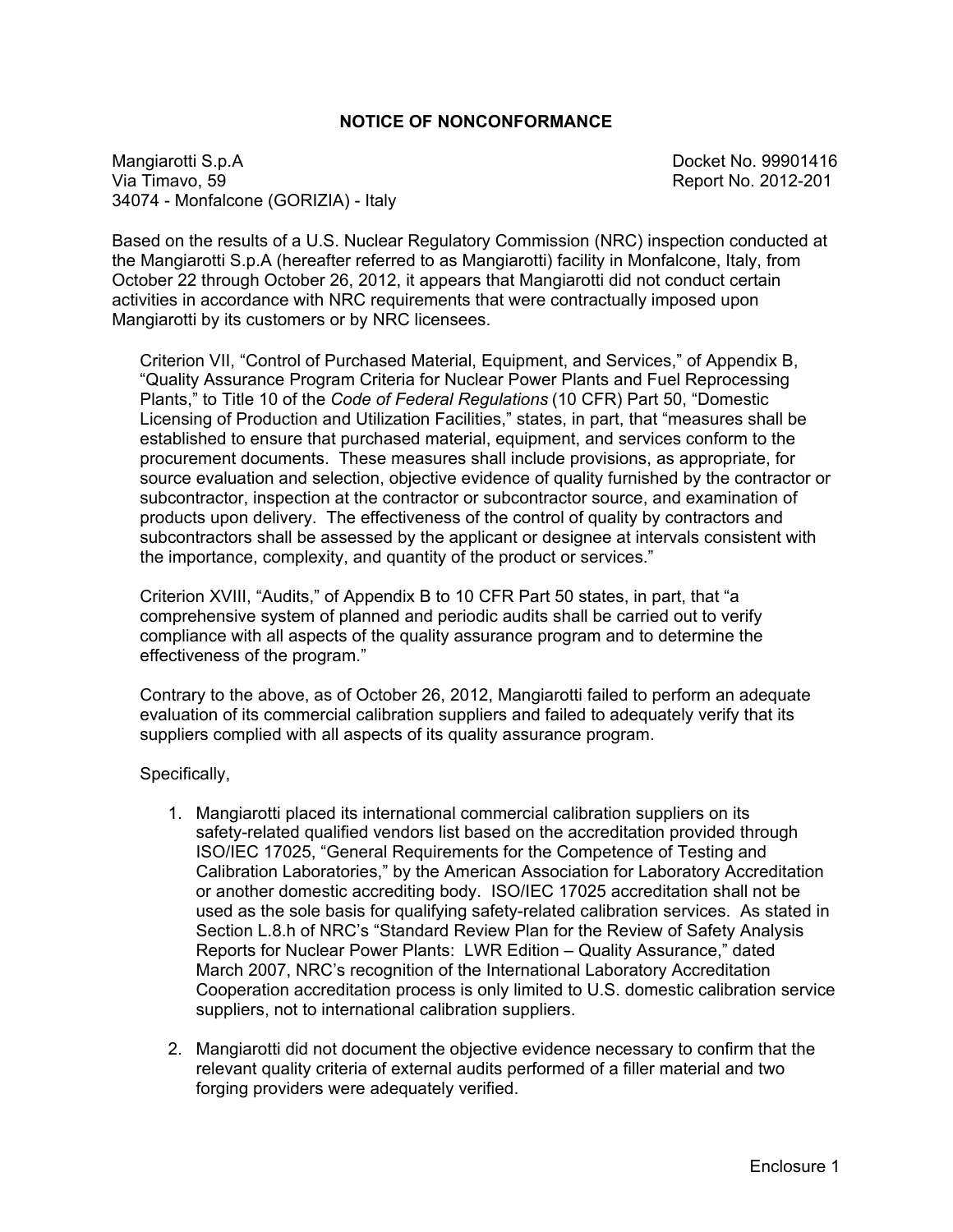These issues have been identified as Nonconformance 99901416/2012-201-01.

Please provide a written statement or explanation to the U.S. Nuclear Regulatory Commission, ATTN: Document Control Desk, Washington, DC 20555-0001, with a copy to the Chief, Construction Mechanical Vendor Branch, Division of Construction Inspection and Operational Programs, Office of New Reactors, within 30 days of the date of the letter transmitting this Notice of Nonconformance. This reply should be clearly marked as a "Reply to a Notice of Nonconformance" and should include for each noncompliance: (1) the reason for the noncompliance or, if contested, the basis for disputing the noncompliance; (2) the corrective steps that have been taken and the results achieved; (3) the corrective steps that will be taken to avoid further noncompliance; and (4) the date when the corrective action will be completed. Where good cause is shown, the NRC will consider extending the response time.

Because your response will be made available electronically for public inspection in the NRC Public Document Room or from the NRC's Agencywide Documents Access and Management System, which is accessible from the NRC Web site at http://www.nrc.gov/readingrm/adams.html, to the extent possible it should not include any personal privacy, proprietary, or Safeguards Information (SGI) so that the agency can make it available to the public without redaction. If personal privacy or proprietary information is necessary to provide an acceptable response, then please provide a bracketed copy of your response that identifies the information that should be protected and a redacted copy of your response that deletes such information. If you request that such material be withheld, you must specifically identify the portions of your response that you seek to have withheld and provide in detail the bases for your claim of withholding (e.g., explain why the disclosure of information would create an unwarranted invasion of personal privacy or provide the information required by 10 CFR 2.390(b) to support a request for withholding confidential commercial or financial information). If SGI is necessary to provide an acceptable response, please provide the level of protection described in 10 CFR 73.21, "Protection of Safeguards Information: Performance Requirements"

Dated this 7th day of December 2012.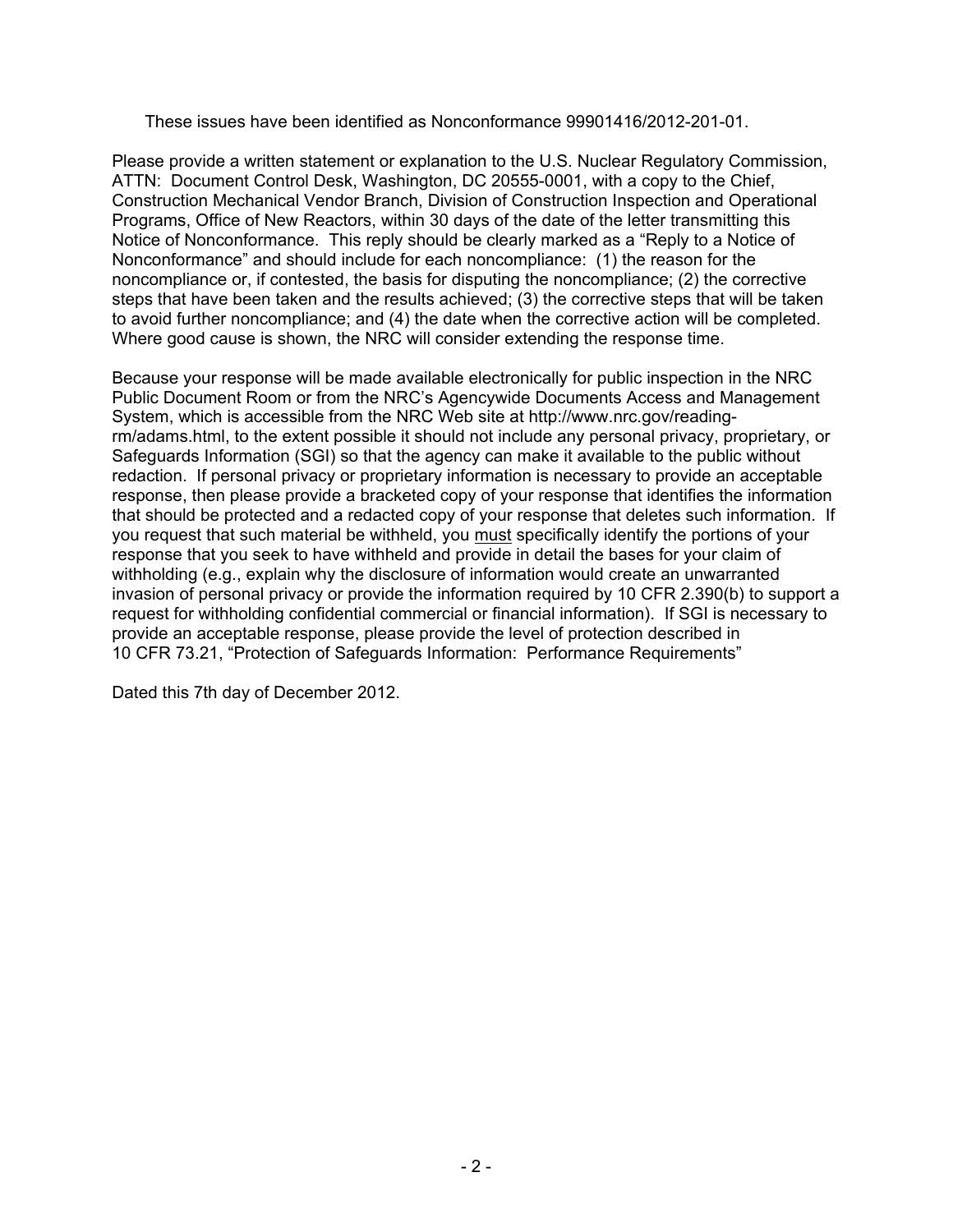#### **U.S. NUCLEAR REGULATORY COMMISSION OFFICE OF NEW REACTORS DIVISION OF CONSTRUCTION INSPECTION AND OPERATIONAL PROGRAMS VENDOR INSPECTION REPORT**

| Docket No.:                       | 99901416                                                                                                                                                                                                                                                                                                                                                                                                                                   |                                                          |  |  |
|-----------------------------------|--------------------------------------------------------------------------------------------------------------------------------------------------------------------------------------------------------------------------------------------------------------------------------------------------------------------------------------------------------------------------------------------------------------------------------------------|----------------------------------------------------------|--|--|
| Report No.:                       | 99901416/2012-201                                                                                                                                                                                                                                                                                                                                                                                                                          |                                                          |  |  |
| Vendor:                           | Mangiarotti S.p.A<br>Via Timavo, 59<br>34074 - Monfalcone (GORIZIA) - Italy                                                                                                                                                                                                                                                                                                                                                                |                                                          |  |  |
| Vendor Contact:                   | Mr. Gian Marco Lupi, Quality Manager<br>E-mail: lupi.gianmarco@mangiarotti.it<br>Phone: (+39) 0481-254628                                                                                                                                                                                                                                                                                                                                  |                                                          |  |  |
| <b>Nuclear Industry Activity:</b> | Mangiarotti S.p.A (hereafter referred to as Mangiarotti) is an<br>American Society of Mechanical Engineers (ASME) Nuclear<br>Stamp Holder currently manufacturing ASME Class 1 components<br>under contract to Westinghouse Electric Company for use in<br>future AP1000 commercial nuclear power plants in the United<br>States. Previously, Mangiarotti provided replacement steam<br>generators and other components to U.S. utilities. |                                                          |  |  |
| <b>Inspection Dates:</b>          | October 22 - 26, 2012                                                                                                                                                                                                                                                                                                                                                                                                                      |                                                          |  |  |
| <b>Inspection Team Leader:</b>    | Yamir Diaz-Castillo                                                                                                                                                                                                                                                                                                                                                                                                                        | NRO/DCIP/CMVB                                            |  |  |
| <b>Inspection Team Members:</b>   | Aaron R. Armstrong<br>Douglas R. Bollock<br><b>Timothy Steadham</b>                                                                                                                                                                                                                                                                                                                                                                        | NRO/DCIP/CMVB<br>NRO/DCIP/CEVB<br><b>RGN II/DCP/CPB4</b> |  |  |
| Approved by:                      | Edward H. Roach, Chief<br><b>Mechanical Vendor Branch</b><br>Division of Construction Inspection<br>and Operational Programs<br><b>Office of New Reactors</b>                                                                                                                                                                                                                                                                              |                                                          |  |  |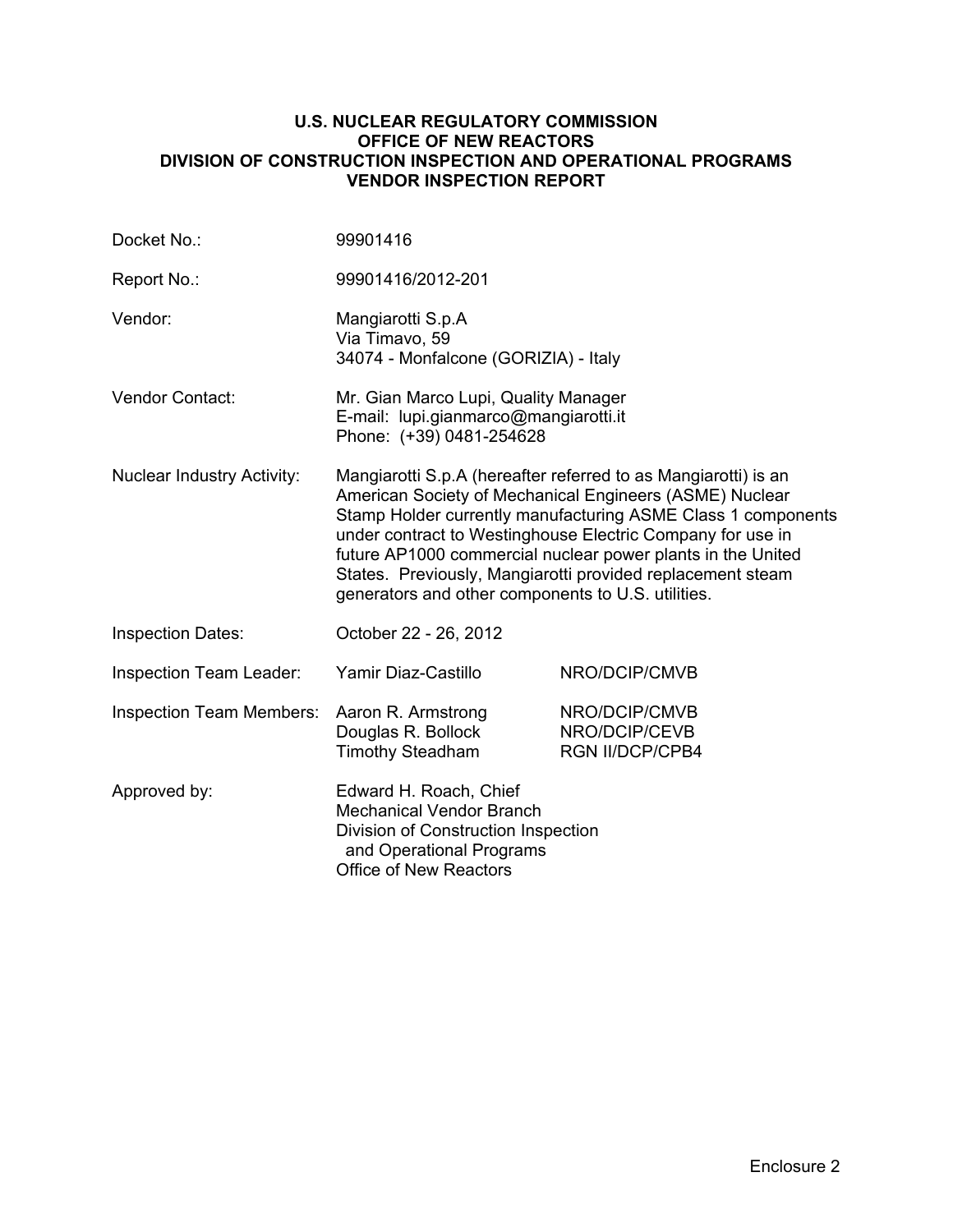#### **EXECUTIVE SUMMARY**

#### Mangiarotti S.p.A 99901416/2012-201

The U.S. Nuclear Regulatory Commission (NRC) conducted this inspection to verify that Mangiarotti S.p.A (hereafter referred to as Mangiarotti) implemented an adequate quality assurance (QA) program that complies with the requirements of Appendix B, "Quality Assurance Criteria for Nuclear Power Plants and Fuel Reprocessing Plants," to Title 10 of the *Code of Federal Regulations* (10 CFR) Part 50, "Domestic Licensing of Production and Utilization Facilities." In addition, the NRC inspection also verified that Mangiarotti implemented a program under 10 CFR Part 21, "Reporting of Defects and Noncompliance," that met the NRC's regulatory requirements. The NRC inspection team conducted the inspection at the Mangiarotti facility in Monfalcone, Italy from October 22 - 26, 2012.

This technically focused inspection evaluated Mangiarotti's quality assurance activities associated with the design, fabrication, assembly, and testing of the accumulators (ACC), core makeup tank (CMT), passive residual heat removal heat exchanger (PRHRHX), and pressurizer (PZR) for the Westinghouse Electric Company (WEC) AP1000 reactor design. Some of the activities observed by the NRC inspection team are associated with or directly affect closure of inspections, tests, analyses, and acceptance criteria (ITAAC) from Revision 19 of the certified AP1000 design. The NRC inspection team did not identify any findings associated with the ITAAC contained in Section 4 of the attachment to this report. Currently, these ITAAC are incorporated into the combined licenses of Vogtle Units 3 and 4 and V. C. Summer Units 2 and 3.

Some of the specific activities observed by the NRC inspection team include:

- Daily CMT production meeting in which the nonconformances or hold points on each CMT component currently being manufactured are reviewed
- Receipt inspection of the PZR's shell components for Levy County Nuclear Power Plant (hereafter referred to as Levy County) Unit 1
- Manual gas tungsten arc welding (GTAW) of the CMT's closure port of the cap and nozzle for VC Summer Nuclear Generating Station (hereafter referred to as VC Summer) Unit 2
- Manual shield metal arc welding (SMAW) of the PRHRHX's lower tube sheet for VC Summer Unit 3
- Mechanized GTAW of the PZR's shell head for Levy County Unit 1
- Nozzle welding of the CMT for Levy County Unit 2
- Tensile test of a sample of stainless steel material used in the PRHRHX
- Dye penetrant testing of the ACC's manway nozzle internal surface after machining for VC Summer Unit 3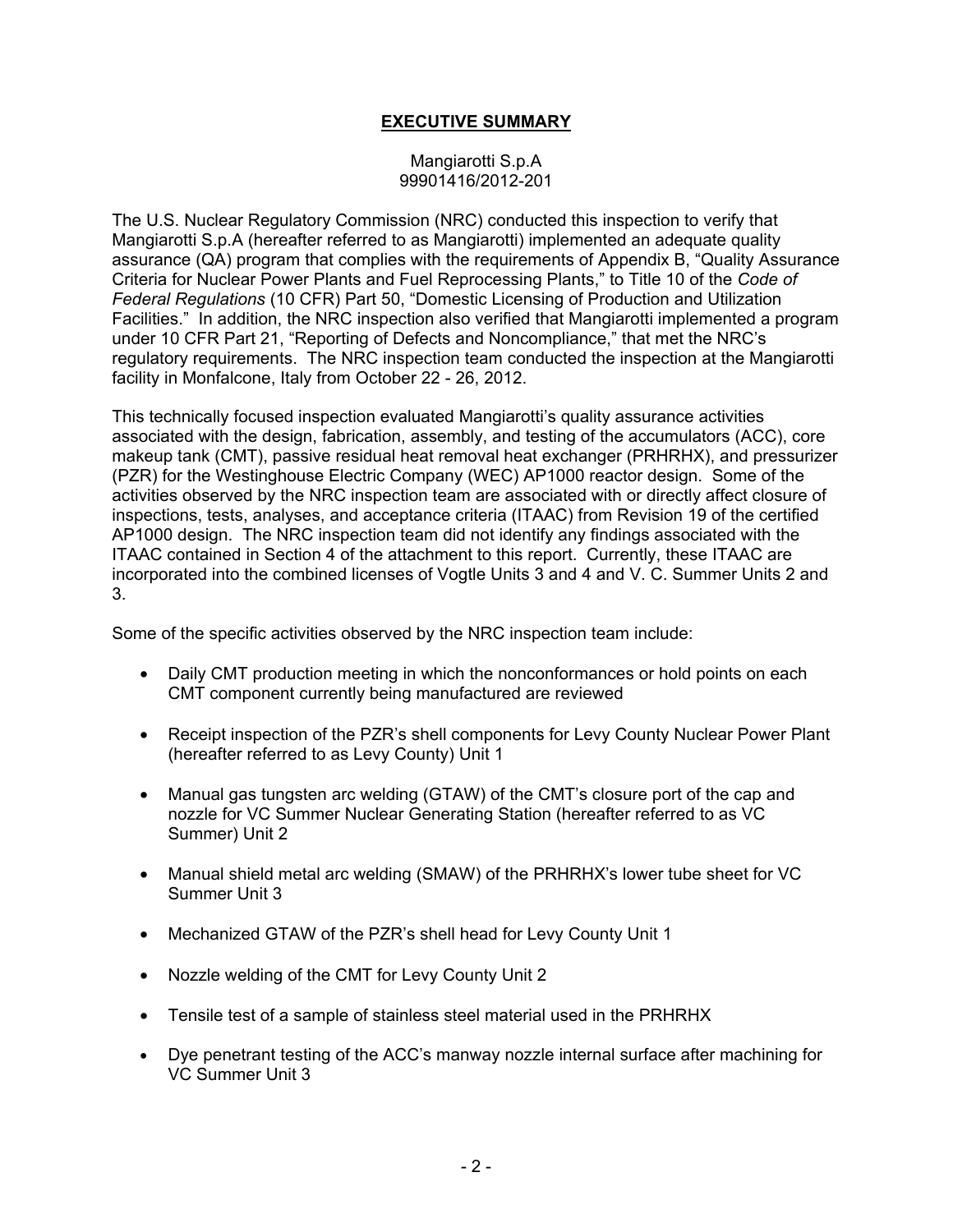- Dye penetrant testing of the internal cladding for the Vogtle Electric Generating Plant (hereafter referred to as Vogtle) Unit 4 CMT
- Magnetic particle testing of the circumferential shell weld for the Vogtle Unit 3 ACC

In addition to observing these activities, the NRC inspection team verified that measuring and test equipment (M&TE) was properly identified, marked, calibrated and used within its calibrated range. In addition, the NRC inspection team walked down Mangiarotti's assembly floor and verified that nonconforming components were properly identified, marked, and segregated when practical, to ensure that they were not reintroduced into the manufacturing processes.

The following regulations served as the bases for the NRC inspection:

- Appendix B to 10 CFR Part 50
- 10 CFR Part 21

During the course of this inspection, the NRC inspection team implemented Inspection Procedure (IP) 43002, "Routine Inspections of Nuclear Vendors," dated April 25, 2011, and IP 36100, "Inspection of 10 CFR Part 21 Programs for Reporting Defects and Noncompliance," dated February 13, 2012.

This was the first NRC inspection of Mangiarotti's facility in Monfalcone, Italy. The NRC conducted an inspection at Mangiarotti's facility in Sedegliano, Italy, in July 2010, and it documented the results in Inspection Report 99901393/2010-201, dated September 29, 2010. The report documented three nonconformances to NRC requirements that were contractually imposed upon Mangiarotti by its customers. This inspection report documents the NRC's followup on Mangiarotti's implementation of corrective actions for these issues.

With the exception of the nonconformance described below, the NRC inspection team concluded that Mangiarotti's quality assurance policies and procedures comply with the applicable requirements of 10 CFR Part 21 and Appendix B to 10 CFR Part 50, and that Mangiarotti's personnel are implementing these policies and procedures effectively. The results of this inspection are summarized below.

# 10 CFR Part 21 Program

The NRC inspection team concluded that Mangiarotti is implementing its 10 CFR Part 21 program in accordance with the regulatory requirements of 10 CFR Part 21. Based on the limited sample of documents reviewed, the NRC inspection team also determined that Mangiarotti is implementing its policies and procedures associated with the 10 CFR Part 21 program. No findings of significance were identified.

# Design Control

The NRC inspection team concluded that Mangiarotti is implementing its design control program in accordance with the regulatory requirements of Criterion III, "Design Control," of Appendix B to 10 CFR Part 50. Based on the limited sample of documents reviewed, the NRC inspection team also determined that Mangiarotti is implementing its policies and procedures associated with the design control program. No findings of significance were identified.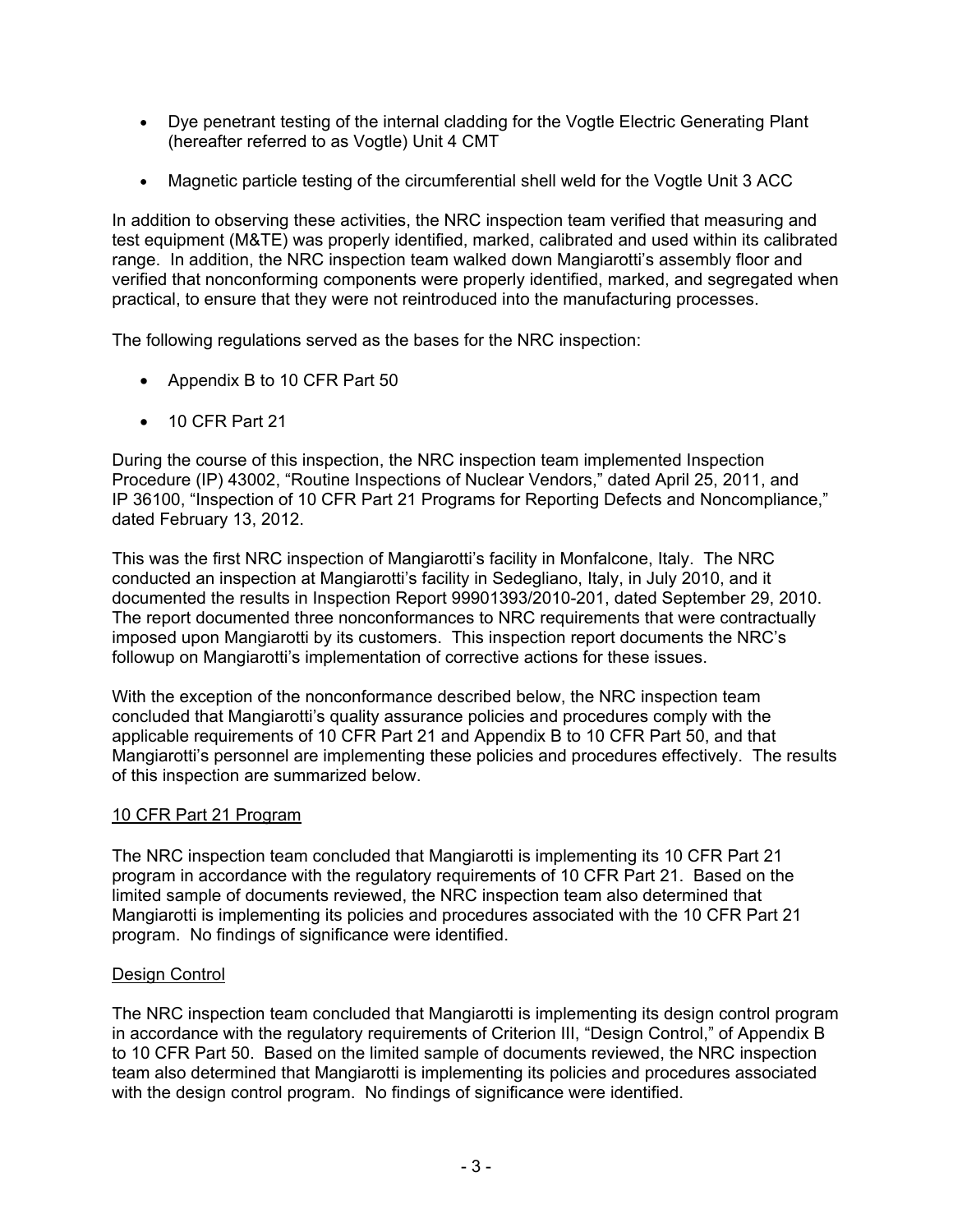#### Oversight of Contracted Activities

The NRC inspection team issued Nonconformance 99901416/2012-201-01 in association with Mangiarotti's failure to implement the regulatory requirements of Criterion VII, "Control of Purchased Equipment, Material, and Services," and Criterion XVIII, "Audits," of Appendix B to 10 CFR Part 50. Nonconformance 99901416/2012-201-01 cites Mangiarotti for failing to control its suppliers adequately. Specifically, Mangiarotti placed its commercial calibration suppliers on its safety-related approved suppliers list based on the accreditation provided by ISO/IEC 17025 and did not document the objective evidence necessary to confirm that the relevant quality criteria of external audits performed on a filler material and two forging providers were verified adequately.

#### Control of Special Processes

The NRC inspection team concluded that Mangiarotti is implementing its control of special processes program in accordance with the regulatory requirements of Criterion IX, "Control of Special Processes," of Appendix B to 10 CFR Part 50. Based on the limited sample of documents reviewed, the NRC inspection team also determined that Mangiarotti is implementing its policies and procedures associated with the control of special processes program. No findings of significance were identified.

#### Control of Measuring and Test Equipment

The NRC inspection team concluded that Mangiarotti is implementing its Measuring and Test Equipment program in accordance with the regulatory requirements of Criterion XII, "Control of Measuring and Test Equipment," of Appendix B to 10 CFR Part 50. Based on the limited sample of documents reviewed, the NRC inspection team also determined that Mangiarotti is implementing its policies and procedures associated with the M&TE program. No findings of significance were identified.

#### Nonconforming Materials, Parts, or Components

The NRC inspection team concluded that Mangiarotti is implementing its nonconforming materials, parts, or components program in accordance with the regulatory requirements of Criterion XV, "Nonconforming Materials, Parts, or Components," of Appendix B to 10 CFR Part 50. Based on the limited sample of documents reviewed, the NRC inspection team also determined that Mangiarotti is implementing its policies and procedures associated with the control of nonconforming materials, parts, or components. No findings of significance were identified.

#### Corrective Action

The NRC inspection team concluded that Mangiarotti is implementing its corrective action program in accordance with the regulatory requirements of Criterion XVI, "Corrective Action," of Appendix B to 10 CFR Part 50. Based on the limited sample of documents reviewed, the NRC inspection team also determined that Mangiarotti is implementing its policies and procedures associated with the corrective action program. No findings of significance were identified.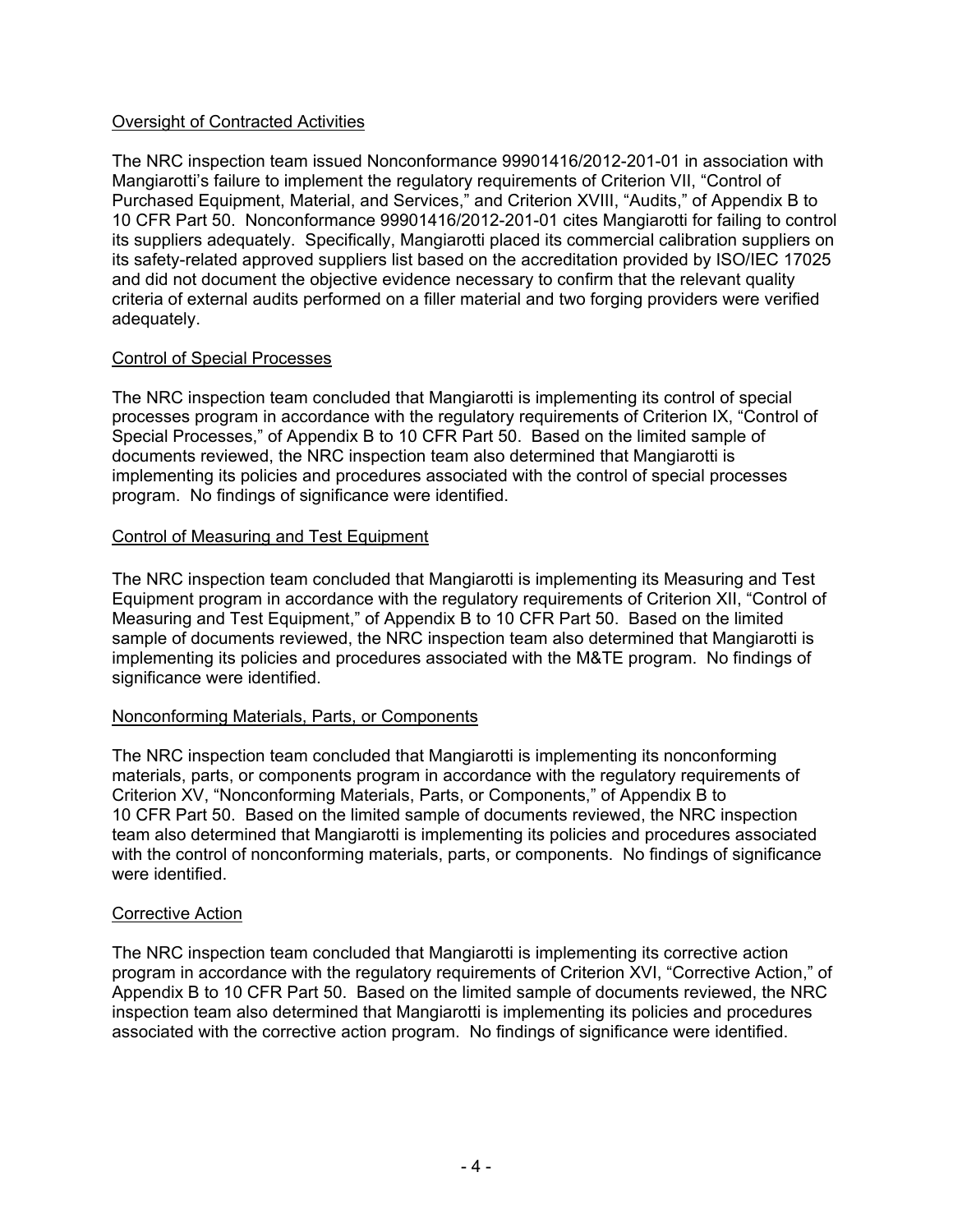# **REPORT DETAILS**

The U.S. Nuclear Regulatory Commission (NRC) inspection team observed various activities related to Mangiarotti's quality assurance activities associated with the design, fabrication, assembly, and testing of the accumulators (ACC), core makeup tank (CMT), passive residual heat removal heat exchanger (PRHRHX), and pressurizer (PZR) for the Westinghouse Electric Company (WEC) AP1000 pressurized water reactor design. Some of the activities observed by the NRC inspection team are associated with or directly affect closure of inspections, tests, analyses, and acceptance criteria (ITAAC) from Revision 19 of the certified AP1000 design. The NRC inspection team did not identify any findings associated with the ITAAC contained in Section 4 of the attachment to this report. Currently, these ITAAC are incorporated into the combined licenses of Vogtle Units 3 and 4 and V. C. Summer Units 2 and 3. The NRC inspection team performed field measurements and reviewed documentation that may be used to determine acceptable closure of ITAAC.

Some of the specific activities observed by the NRC inspection team include:

- Daily CMT production meeting in which the nonconformances or hold points on each CMT component currently being manufactured are reviewed
- Receipt inspection of the PZR's shell components for Levy County Nuclear Power Plant (hereafter referred to as Levy County) Unit 1
- Manual gas tungsten arc welding (GTAW) of the CMT's closure port of the cap and nozzle for V.C. Summer Nuclear Generating Station (hereafter referred to as VC Summer) Unit 2
- Manual shield metal arc welding (SMAW) of the PRHRHX's lower tube sheet for VC Summer Unit 3
- Mechanized GTAW of the PZR's shell head for Levy County Unit 1
- Nozzle welding of the CMT for Levy County Unit 2
- Tensile test of a sample of stainless steel material used in the PRHRHX
- Dye penetrant testing of the ACC's manway nozzle internal surface after machining for VC Summer Nuclear Generating Station Unit 3
- Dye penetrant testing of the internal cladding for the Vogtle Electric Generating Plant (hereafter referred to as Vogtle) Unit 4 CMT
- Magnetic particle testing of the circumferential shell weld for the Vogtle Unit 3 ACC

In addition to observing these activities, the NRC inspection team verified that measuring and test equipment (M&TE) was properly identified, marked, calibrated and used within its calibrated range. In addition, the NRC inspection team walked down Mangiarotti's assembly floor and verified that nonconforming components were properly identified, marked, and segregated when practical, to ensure that they were not reintroduced into the manufacturing processes.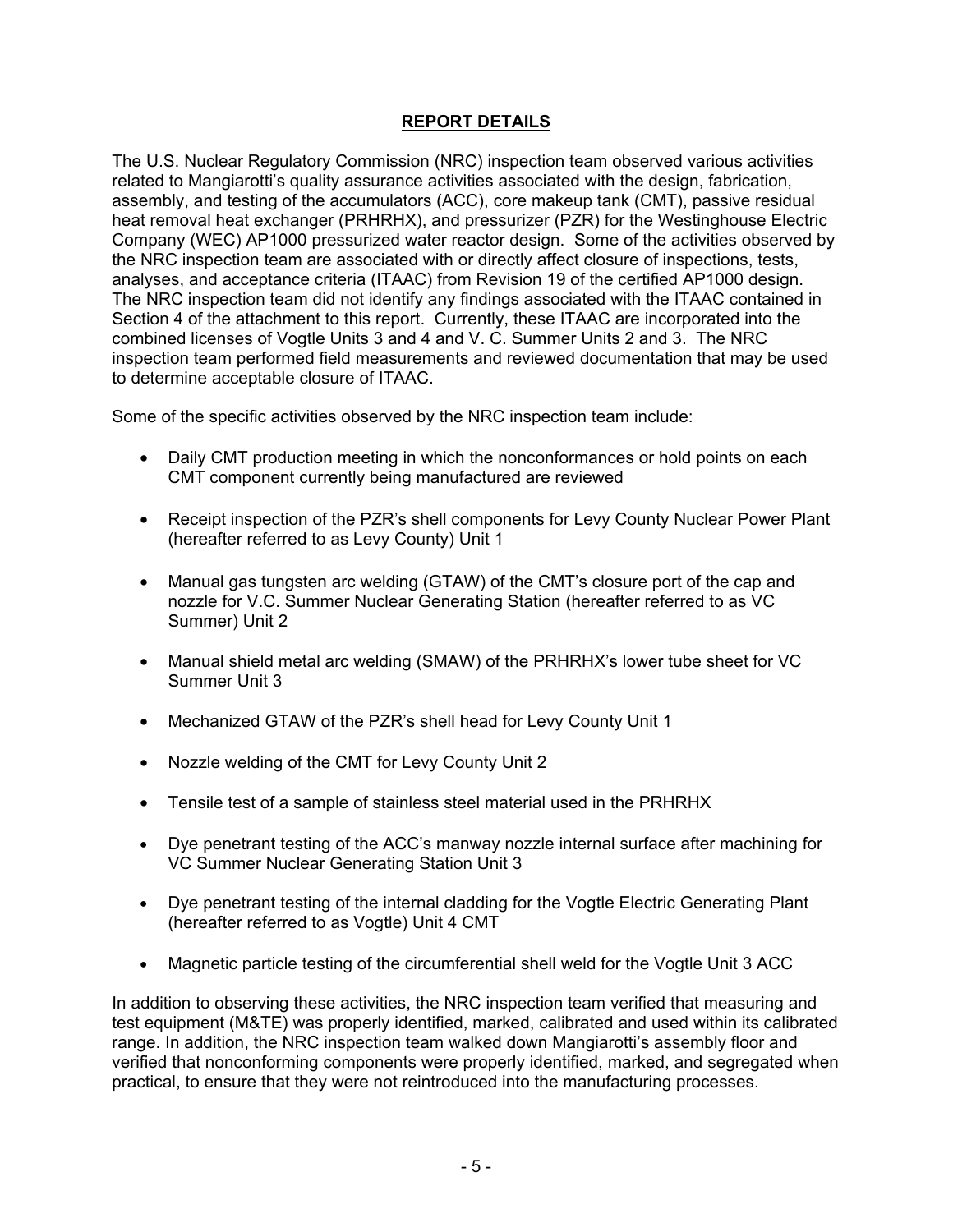#### 1. 10 CFR Part 21 Program

#### a. Inspection Scope

The NRC inspection team reviewed Mangiarotti's policies and implementing procedures that govern Mangiarotti's Title 10 of the *Code of Federal Regulations* (10 CFR) Part 21, "Reporting of Defects and Noncompliance," program to verify compliance with the regulatory requirements. In addition, the NRC inspection team evaluated the 10 CFR Part 21 postings and a sample of Mangiarotti's purchase orders (POs) for compliance with the requirements of 10 CFR 21.6, "Posting Requirements," 10 CFR 21.21, "Notification of Failure to Comply or Existence of a Defect and its Evaluation," and 10 CFR 21.31, "Procurement Documents." Furthermore, the NRC inspection team discussed the 10 CFR Part 21 program with Mangiarotti's management and technical staff. The attachment to this inspection report lists the documents reviewed by the NRC inspection team.

#### b. Observations and Findings

#### b.1 10 CFR Part 21 Policies and Procedures

The NRC inspection team verified that Mangiarotti has effectively implemented the requirements in 10 CFR 21.21 for evaluating deviations and failures to comply associated with substantial safety hazards, and that Mangiarotti's procedures incorporated the appropriate timelines for evaluation and reporting identified in 10 CFR Part 21. In addition, the NRC inspection team verified that Mangiarotti's nonconformance and corrective action procedures provided a link to the 10 CFR Part 21 program as applicable. Mangiarotti's procedures contain the requirements in 10 CFR 21.21 for directors or responsible officers to notify the NRC of identified defects or failures to comply associated with substantial safety hazards.

The NRC inspection team verified that Mangiarotti's procedures provide the guidance and organizational structure necessary to implement the requirements of 10 CFR Part 21 and associated with timely identification, evaluation, reporting of defects and failures to comply which could create a substantial safety hazard. The NRC inspection team also verified that the procedures define applicable terms consistent with the terminology defined in 10 CFR Part 21 and provide the necessary guidance to assess deviations and failures to comply in an effective and timely manner in accordance with the regulatory requirements.

The NRC inspection team reviewed a sample of nonconformance and corrective action reports to verify that each of the programs that can be used to identify defects and failures to comply is being implemented consistently with the requirements of 10 CFR Part 21. The NRC inspection team noted that Mangiarotti's procedures provided links to the 10 CFR Part 21 program.

In addition, the NRC inspection team also reviewed a sample Mangiarotti purchase orders (POs) and verified that each procurement document specified, when applicable, that the provisions for reporting of defects and noncompliances were required in accordance with 10 CFR Part 21.

#### b.2 10 CFR Part 21 Evaluations

Mangiarotti informed the NRC inspection team that Mangiarotti has not shipped any safety related components at the time of this inspection; therefore, Mangiarotti has not performed 10 CFR Part 21 evaluations. The NRC inspection team discussed with Mangiarotti's management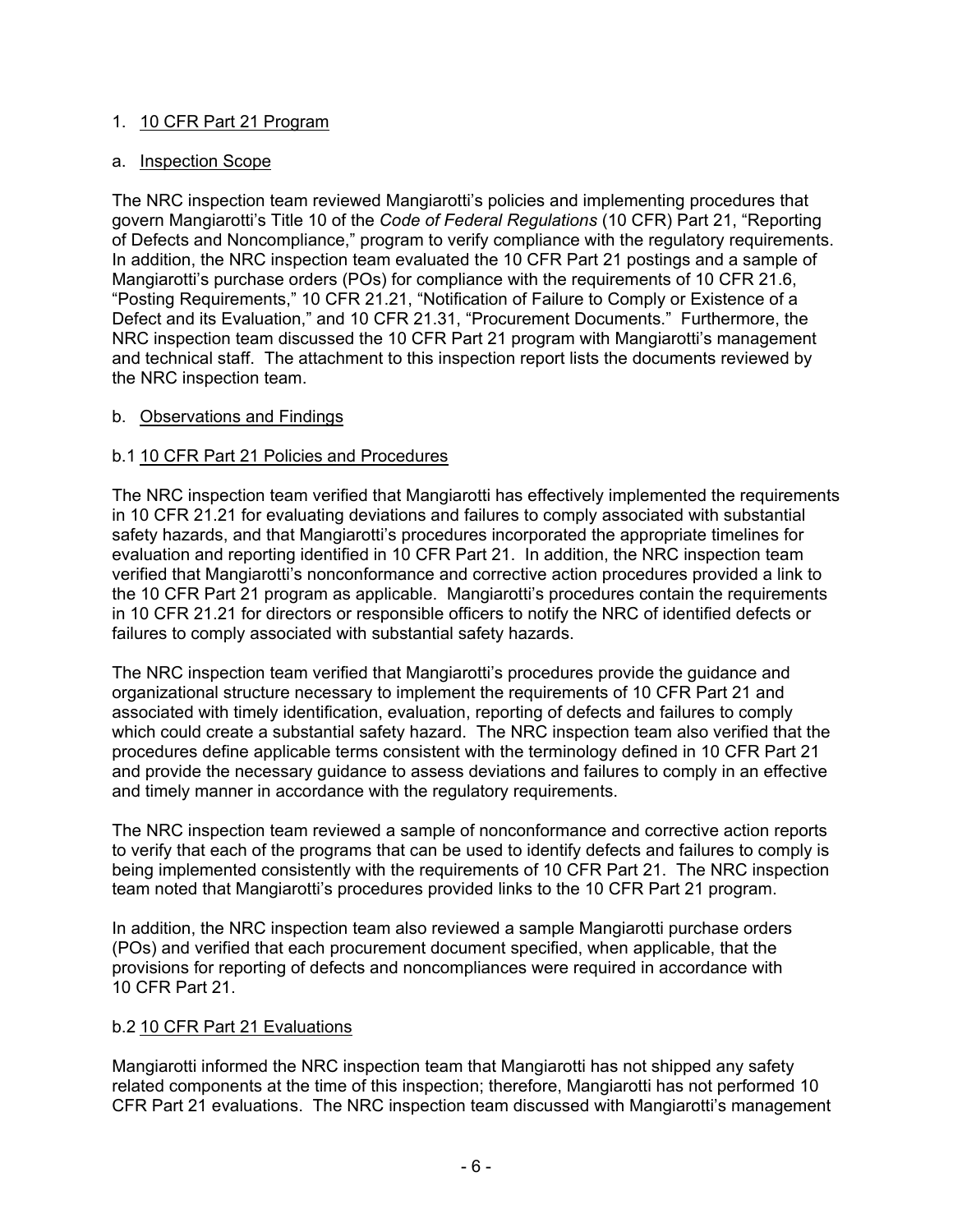and technical staff the 10 CFR Part 21 program and verified that Mangiarotti's quality assurance manual (QAM) and implementing procedures for corrective action and nonconformance provide adequate instructions to identify any defects or failures to comply that could create a substantial safety hazard.

# b.3 10 CFR Part 21 Postings

The NRC inspection team verified the content of Mangiarotti's 10 CFR Part 21 postings, as well as the location of each posting. The NRC inspection team verified that the information required by 10 CFR 21.6 was included on the postings distributed throughout the Monfalcone, Italy complex. The NRC inspection team walked down each of the locations and also verified that Mangiarotti posted the required documents in conspicuous locations consistent with the intent of 10 CFR 21.6(2).

# c. Conclusion

The NRC inspection team concluded that Mangiarotti is implementing its 10 CFR Part 21 program in accordance with the regulatory requirements of 10 CFR Part 21. Based on the limited sample of documents reviewed, the NRC inspection team also determined that Mangiarotti is implementing its policies and procedures associated with the 10 CFR Part 21 program. No findings of significance were identified.

# 2. Design Control

# a. Inspection Scope

The NRC inspection team reviewed Mangiarotti's policies and implementing procedures that govern the design control program to verify compliance with the regulatory requirements of Criterion III, "Design Control," of Appendix B to 10 CFR Part 50, as well as the requirements of Section III, "Rules for Construction of Nuclear Facility Components," Subsection NCA, "General Requirements for Division 1 and Division 2 Rules for Construction of Nuclear Facility Components," Subsection NB, "Class 1 Components," 1998 Edition, 2000 Addenda of the American Society of Mechanical Engineers (ASME) Code. In addition, the NRC inspection team reviewed documentation and observed activities associated with ITAACs 2.2.03.08c.xi and 2.2.03.08c.vi.02. Furthermore, the NRC inspection team also discussed the design control program with Mangiarotti's management and technical staff. The attachment to this inspection report lists the documents reviewed by the NRC inspection team.

# b. Observations and Findings

# b.1 Design Control Process

Mangiarotti's QAM describes the design control process in accordance with the applicable regulatory and ASME Code requirements. The NRC inspection team confirmed that Mangiarotti's design control process provides controls for design inputs, outputs, analyses, records, and interface between WEC and Mangiarotti.

Mangiarotti's design control process includes the development of quality control plans (QCPs), design control plans (DCPs) and fabrication control plans (FCPs). Each component being fabricated receives a QCP, a DCP, and an FCP. QCPs include a listing of the appropriate drawings and the specific DCP and FCP for each subcomponent. Mangiarotti's staff uses the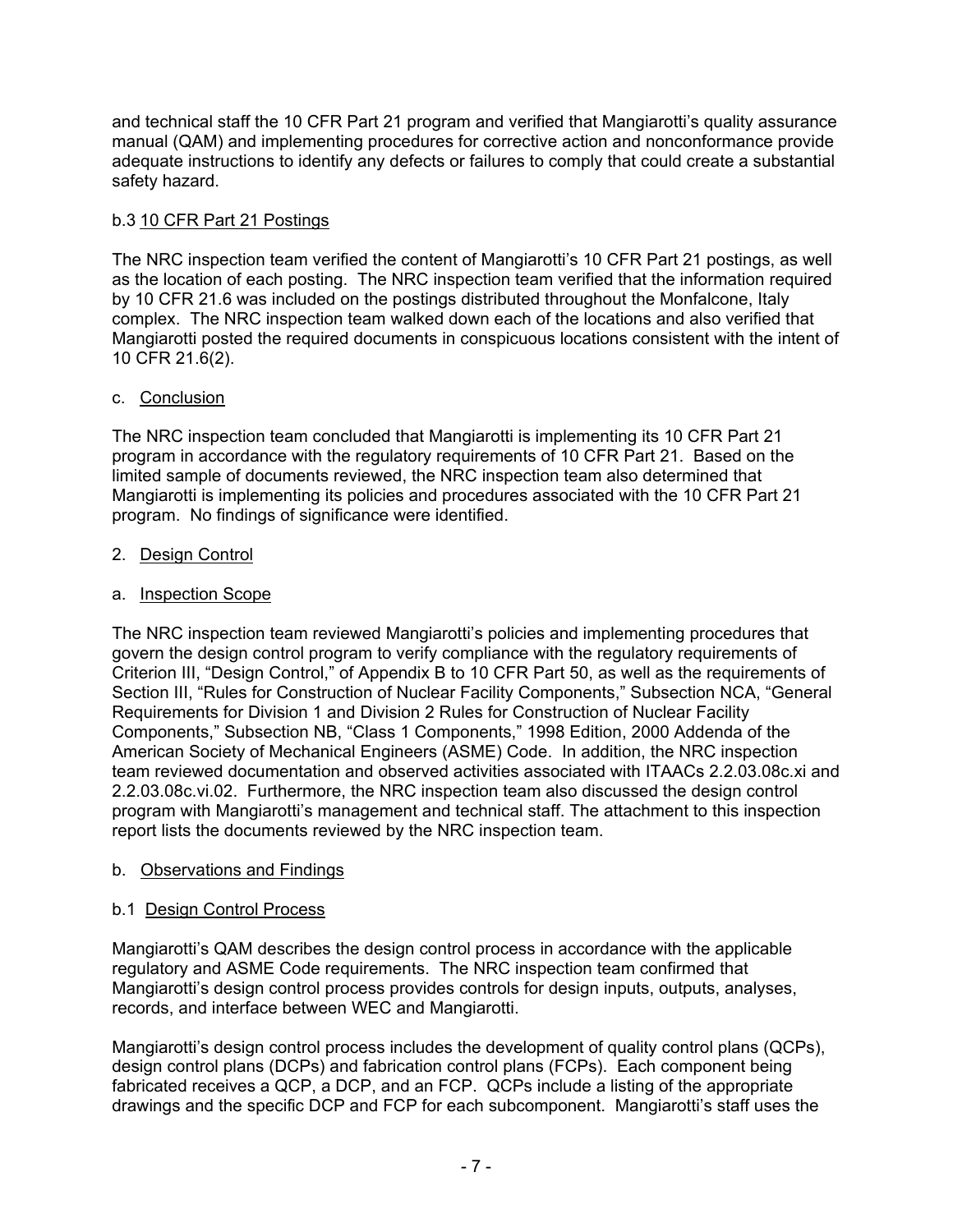DCPs and FCPs during the fabrication process of each subcomponent for specific jobs such as nozzle weld work, grinding or nondestructive examination (NDE). The NRC inspection team verified that these documents are properly controlled and staged with each subcomponent on the production floor and are easily accessible.

The NRC inspection team verified that the WEC AP1000 procurement specifications were properly translated into Mangiarotti's specification sheets, drawings, procedures, analyses, calculations, and instructions and that engineering data supported this information. The specifications verified included material specifications, applicable ASME Code construction requirements, qualification reports, test requirements, and test reports. All documents reviewed contained the appropriate technical details and met the WEC AP1000 procurement specifications.

During Mangiarotti's fabrication of the AP1000 components, any deficiencies in the design, or design enhancements are first determined by Mangiarotti's engineering and quality assurance staff. Since WEC controls the design for all the AP1000 components, any noted deficiencies or enhancements are recorded in a WEC Engineering and Design Coordination Report (EDCR). Mangiarotti's engineering and quality assurance staff review the EDCRs and then send them to WEC for further review and approval. Once WEC approves the design changes, they are returned to Mangiarotti and incorporated into the DCPs and FCPs as applicable. The NRC inspection team reviewed an EDCR related to the level measurement nozzle for the ACC. Although WEC did not approve this design enhancement at the time of the inspection, the NRC inspection team confirmed that the EDCR contained all the required information in accordance with Mangiarotti's procedures.

During the review of the QCP for the welding process used for the PRHRHX tube sheet to channel head, the NRC inspection team noted a discrepancy. As part of its verification process, Mangiarotti used design calculation report HX-CNP-10-001, "Thermal and Thermomechanical Analysis of the Welding Joint 'CW005' Between Tubesheet and Channel Head during the PWHT." The NRC inspection team reviewed the calculation and noted that the software used to perform the calculations was ANSYS 11.0, a commercial software. The NRC inspection team reviewed Mangiarotti's qualification of the software and confirmed that it was performed in accordance with PGE.27, "Design Computer Software and Program Management," Edition 1, Revision 0, and "ANSYS 11.0 SP1 Computer Program Qualification Windows XP Professional INTEL 586 Processor," Revision 0, dated June 19, 2008. The NRC inspection team verified that these procedures assured that the calculation program was adequately validated and verified by manual verification as documented in calculation W1-SPG-00-00-038 "Post Weld Heat Treatment for the Circumferential Weld of the Channel Head to the Tubesheet," Revision 3, dated March 29, 2011. In addition, the NRC inspection team confirmed that the process allows for any error notices affecting issued documents to be evaluated for reportability under Mangiarotti's 10 CFR Part 21 program.

The NRC inspection team confirmed that (1) design documents specified and included the appropriate quality standards, (2) WEC and Mangiarotti were coordinating sufficiently on the design of the AP1000 components, (3) Mangiarotti was integrating and performing independent verifications and checks into the process; and (4) it was effectively controlling and implementing design changes.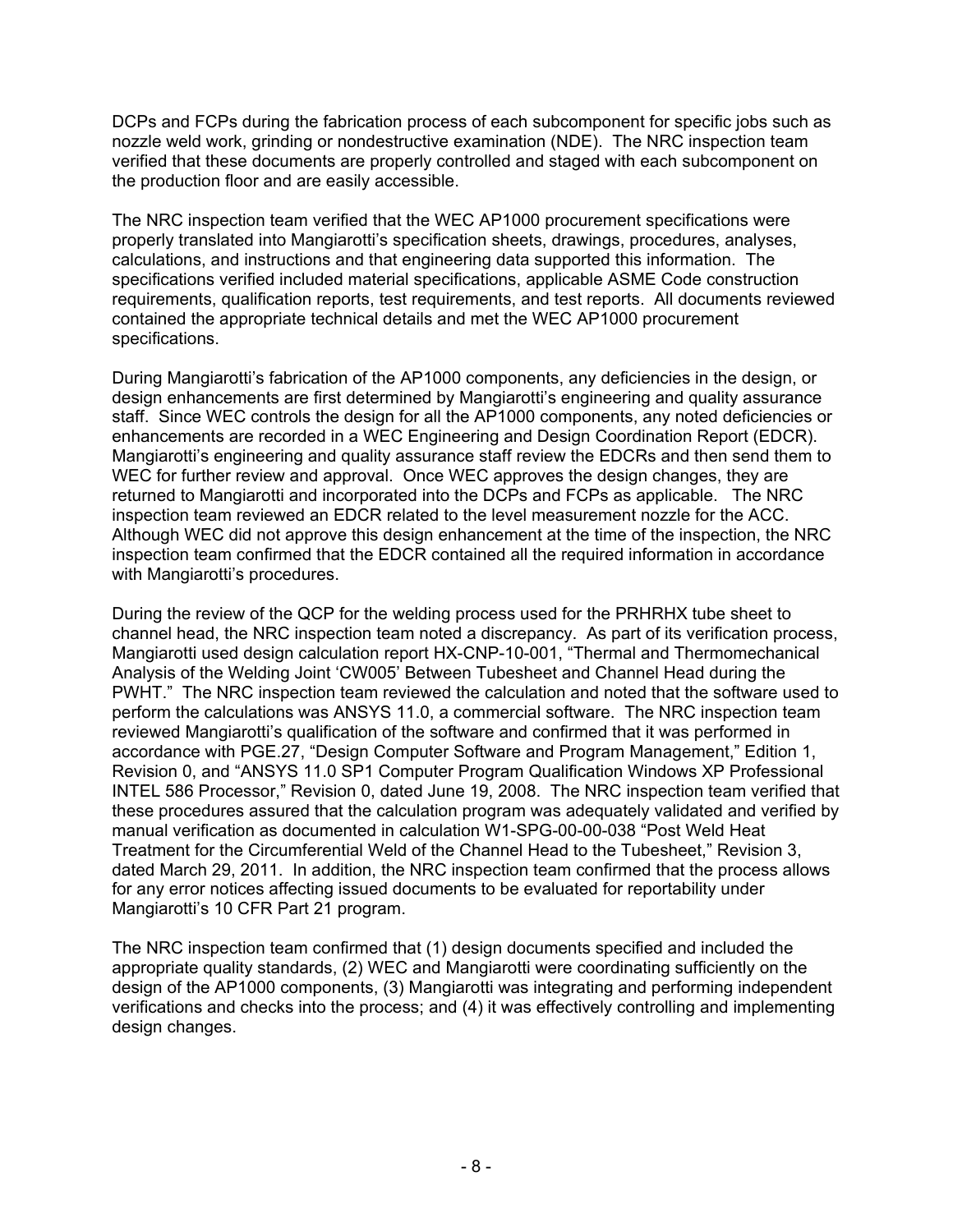#### b.2 Inspections, Testing, Analyses, and Acceptance Criteria

The flow area of the CMT inlet diffuser is associated with ITAAC 2.2.03.08c.xi, which states that "The CMT inlet diffuser has a flow area  $\geq 165$  in<sup>2</sup> [square inches]." The NRC inspection team measured accessible dimensions associated with the inlet flow area for the Vogtle Unit 3 CMTs inlet flow diffusers. All dimensions measured were within allowable tolerances as specified in the applicable drawing. In addition, the NRC inspection team reviewed the results of completed dimensional tests associated with the inlet flow area for the CMT for Vogtle's Unit 3 inlet flow diffuser as documented on inspection report N021-DT-W3-PCF-30-09-007-02, "Dimensional Test Report for Vogtle-3, Core Make-Up Tank 1 Inlet Diffuser," Revision 0, dated December 28, 2011, to determine if the NRC inspection team's measurements were consistent with the measurements that Mangiarotti documented. Based on information above, the NRC inspection team verified that the as-built flow areas for the Vogtle Unit 3 CMTs exceeded 165 in<sup>2</sup> as ITAAC 2.2.03.08c.xi requires.

The NRC inspection team also reviewed the results of the dimensional test report for the VC Summer Unit 3 ACC to determine if the external diameter was in compliance with the specified tolerances, associated with ITAAC 2.2.03.08c.vi.02, which states, in part, that "The calculated volume of each of the following tanks is as follows: 2. Accumulators  $\geq$  2000 ft<sup>3</sup>." The NRC inspection team noted that although the external diameter was within the required tolerances, Mangiarotti did not record the actual internal diameter as its customer did not require it. To ascertain the approximate internal volume, the NRC inspection team reviewed the shell plate material thicknesses as documented on CoC 210029-16, dated October 24, 2011, and found no discrepancies.

#### c. Conclusion

The NRC inspection team concluded that Mangiarotti is implementing its design control program in accordance with the regulatory requirements of Criterion III, "Design Control," of Appendix B to 10 CFR Part 50. Based on the limited sample of documents reviewed, the NRC inspection team also determined that Mangiarotti is implementing its policies and procedures associated with the design control program. No findings of significance were identified.

#### 3. Oversight of Contracted Activities

#### a. Inspection Scope

The NRC inspection team reviewed Mangiarotti's policies and implementing procedures that govern the implementation of Mangiarotti's oversight of contracted activities to verify compliance with the requirements of Criterion IV, "Procurement Document Control," Criterion VII, "Control of Purchased Material, Equipment, and Services," and Criterion XVIII, "Audits," of Appendix B to 10 CFR Part 50. The NRC inspection team reviewed a sample of POs, external and internal audits, and receipt inspection records to evaluate compliance with Mangiarotti's program and technical requirements. In addition, the NRC inspection team reviewed the disposition of corrective actions to resolve deficiencies that audit findings identified for adequacy and timeliness. Furthermore, the NRC inspection team discussed the oversight of contracted activities with Mangiarotti's management and technical staff. The NRC inspection also reviewed documentation and observed activities associated with ITAACs 2.2.03.02a and 2.1.02.02a. The attachment to this inspection report lists the documents reviewed by the NRC inspection team.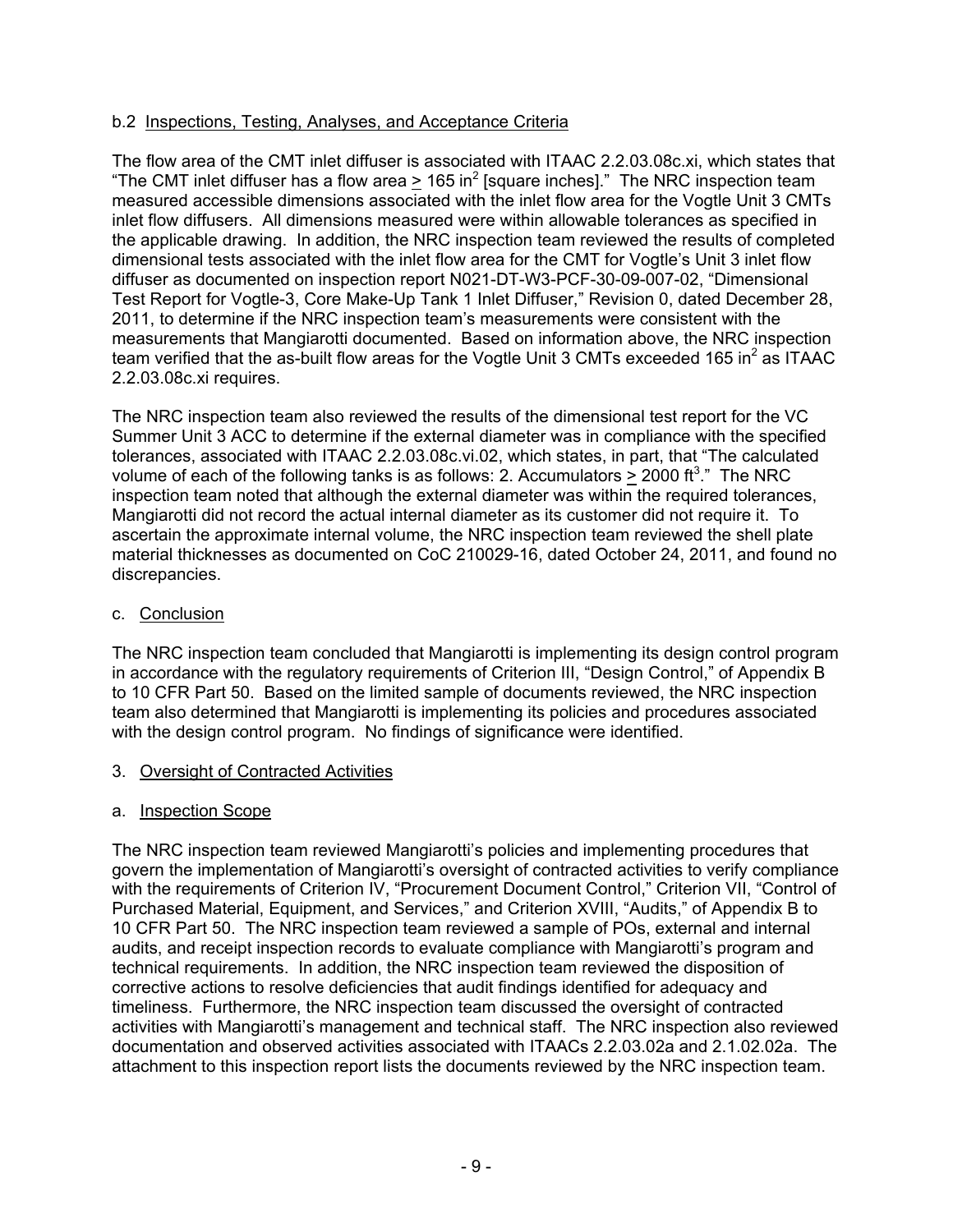#### b. Observations and Findings

#### b.1 Procurement Document Control

The NRC inspection team verified that the POs adequately documented the procurement requirements that Mangiarotti's governing policies and implementing procedures established, which include (1) imposition of appropriate quality, technical, and regulatory requirements, and (2) identification of the applicable codes and standards. The NRC inspection team also found that these POs adequately defined contract deliverables, instructions for the disposition of nonconformances, access rights, and provisions for the extension of contractual requirements to subcontractors. The NRC inspection team also verified that when changes to approved procurement documents were needed, they received the same level of review and approval as the original documents. In addition, the NRC inspection team confirmed that all of the safetyrelated POs reviewed included clauses invoking the provisions of 10 CFR Part 21, and required that the vendor or supplier to conduct safety-related work under its approved quality assurance program.

#### b.2 Maintenance of the Qualified Vendors List

The NRC inspection team reviewed Mangiarotti's qualified vendors list (QVL), to ensure that (1) qualified and approved suppliers were listed, (2) authorized personnel maintained, distributed, and periodically updated the list, and (3) any revisions to the list were implemented following the process specified in the QAM and the applicable procedures. The NRC inspection team confirmed that the QVL documented (1) the vendor's name, (2) the scope of qualification, (3) limitations and restrictions, if necessary, (4) the date that reapproval is due, and (5) the vendor's quality program. The NRC inspection team also confirmed that, for the sample of vendors selected, Mangiarotti performed supplier audits and surveys as required and implemented corrective actions related to these audits in a timely manner.

However, during the review of Mangiarotti's QAM; the NRC inspection team noted that it does not require calibration service suppliers to be evaluated before acceptance of material, equipment, or services. Specifically, Mangiarotti's QAM states, in part, that "Calibration laboratories certified in accordance with ISO-17025:2005 by an organization recognized by the International Laboratory Accreditation Cooperation (ILAC) Mutual Recognition Arrangement (MRA) may be used as suppliers of calibration services without survey or audit providing the following requirements are met: (a) The accreditation is to ANSI/ISO/IEC 17025:2005, "General Requirements for the Competence of Testing and Calibration Laboratories"; (b) The published scope of accreditation for the calibration laboratory covers the needed measurement parameters, ranges and uncertainties; (c) Procurement documents shall specify that the calibration certificate/report shall include identification of the laboratory equipment/standards used and shall include as-found and as –left data; and (d) Laboratory Personnel shall be responsible for reviewing objective evidence for conformance to procurement documents. "

The accreditation provided by ILAC shall not be used as the sole basis for qualifying safety-related calibration services. The NRC staff has determined that, for procurement of commercial-grade calibration services for safety-related applications, laboratory accreditation programs administered by any of the U.S. domestic accreditation services provided by a domestic accrediting body, as recognized through the ILAC MRA, are acceptable in place of a commercial-grade survey as part of the commercial-grade dedication process when all of the requirements described in the Arizona Public Service (APS) Company safety evaluation report (SER) (Agencywide Documents Access and Management System (ADAMS) Accession No.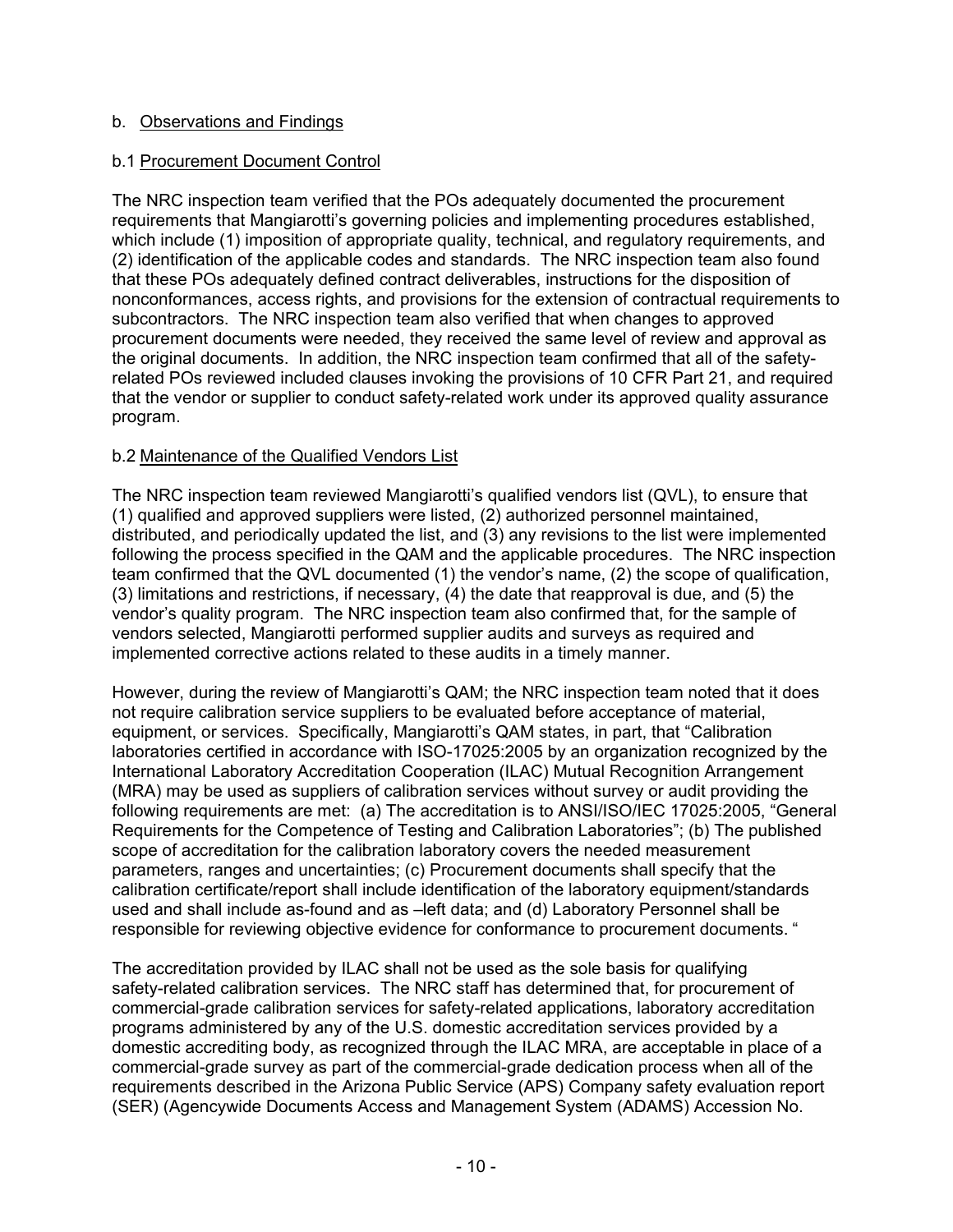ML052710224) are met. The NRC expanded this guidance to include the use of domestically accredited calibration laboratories by suppliers and subsuppliers in a letter from the agency to Ms. Sherry Grier, Nuclear Procurement Issues Committee (NUPIC) Chairman, dated June 6, 2006 (ADAMS Accession No. ML061580350). This letter provides the same guidance for augmenting the laboratories' domestic accreditation when using their services in activities governed by the requirements of Appendix B to 10 CFR Part 50, and 10 CFR Part 21.

The requirements for invoking this alternative are:

- The alternative method is documented in the quality assurance description
- Accreditation is provided by one of the six ILAC domestic accrediting bodies
- The scope of the accreditation covers the contracted services
- Purchase documents should: (1) require the use of the laboratory's ISO 17025, "General Requirements for the Competence of Testing and Calibration Laboratories" accredited quality program, (2) impose additional technical requirements identified in the evaluation, (3) require reporting of as-found calibration data when calibrated items are found to be out-of-tolerance, and (4) require identification of the laboratory equipment and standards used.

The NRC inspection team verified that Mangiarotti met the conditions described in the APS SER for using the ILAC accreditation in lieu of commercial-grade surveys as part of a commercial-grade dedication process. However, as stated in Section L.8.h of NRC's "Standard Review Plan for the Review of Safety Analysis Reports for Nuclear Power Plants: LWR Edition – Quality Assurance," dated March 2007, NRC's recognition of the ILAC accreditation process is only limited to U.S. domestic calibration service suppliers, not to international calibration suppliers. The NRC inspection team identified this issue as an example of Nonconformance 99901416/2012-201-01 for Mangiarotti's failure to control its suppliers adequately. Mangiarotti initiated CAR No. 318 to address this issue.

# b.3 External Audits

The NRC inspection team reviewed a sample of external and internal audits to verify the implementation of Mangiarotti's audit program. The NRC inspection team verified that audit plans identifying the audit scope, focus, and applicable checklist criteria were prepared and approved before the initiation of the audit activity. In addition, the NRC inspectors verified that qualified lead auditors and auditors performed the external audits. During the checklists review, the NRC inspection team noted that for three of the seven external audits reviewed, the checklists failed to document the objective evidence necessary to confirm that the relevant quality criteria were verified adequately. The audits for which there was no objective evidence were for two forging suppliers and one filler material supplier. This issue has been identified as another example of Nonconformance 999014162012-201-01 for Mangiarotti's failure to control its suppliers adequately. Mangiarotti initiated CAR No. 336 to address this issue.

For audits that resulted in findings, the NRC inspection team verified that the supplier established a plan of corrective action and that Mangiarotti reviewed and approved the corrective action(s) and verified satisfactory completion and proper documentation in a timely manner.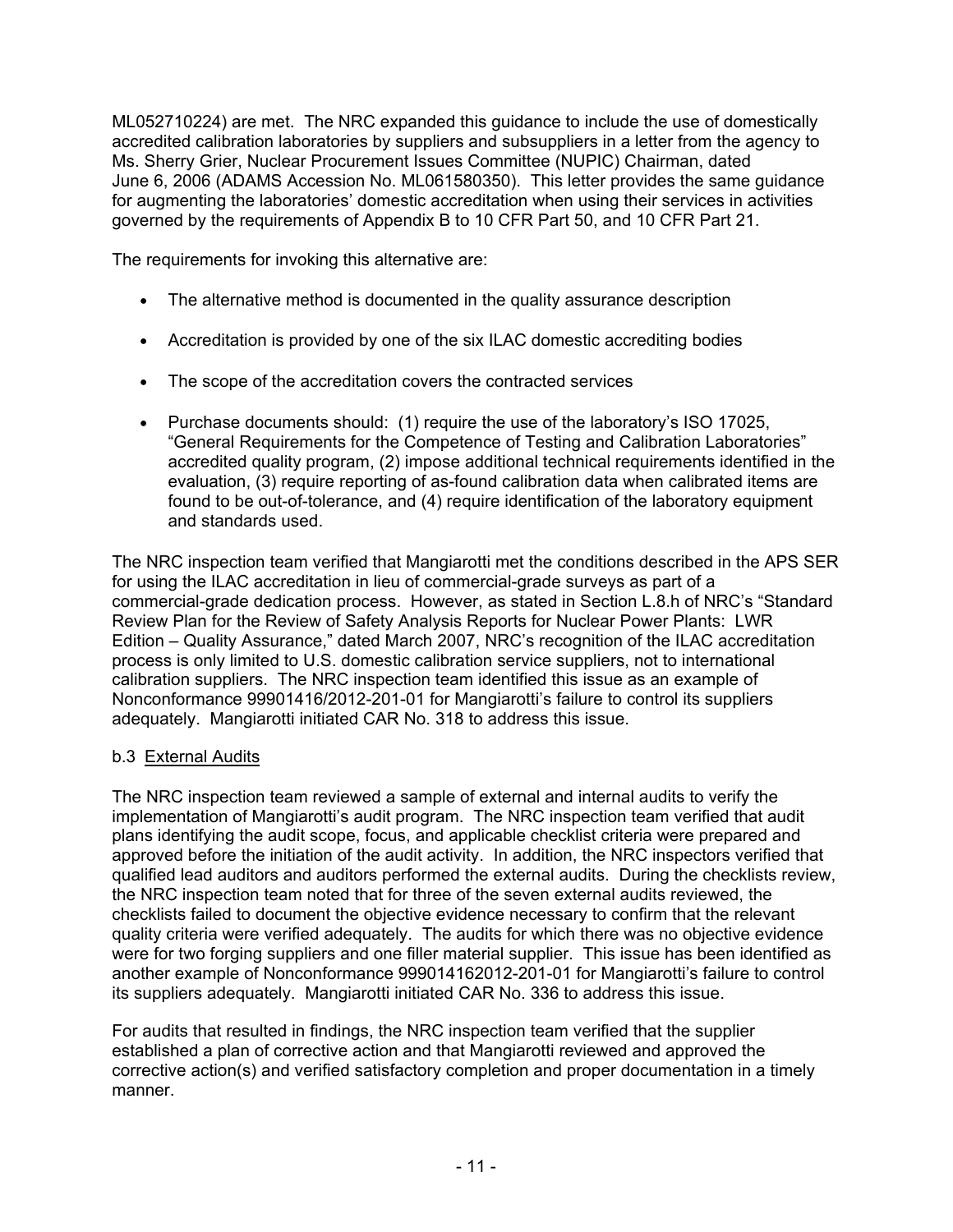The NRC inspection team also confirmed that Mangiarotti performed external audits commensurate with the required frequencies specified in Mangiarotti's QAM, associated procedures and the applicable section of the ASME Code.

#### b.4 Receiving Inspection

Mangiarotti performs receiving inspections on all incoming material to ensure that all of the PO requirements have been met. Initial receipt inspection confirms that the material delivered is consistent with the supplier's documentation, that all required paperwork, such as certified of material test reports (CMTRs) or certificates of conformance (CoCs) are included, and that the shipment is free of any signs of shipping damage that may affect the quality of the components being received. Other characteristics include, but are not limited to, configuration, identification, dimensional, physical characteristics, and cleanliness. Documented results of this inspection, including the item quantity, receiver number, lot number, and receipt date, as applicable, are recorded

The NRC inspection team witnessed the receiving inspection of the shell components to be used in the fabrication of the PZR for Levy County Unit 1. The NRC inspection team discussed the inspection plan with the quality control inspector (QCI) and observed that the QCI verifies dimensional aspects of the components, identifies item heat number and part number, and verifies the existence of a CoC and a CMTR for the chemical and physical analyses for each specimen.

The NRC inspection reviewed eight CMTRs on the following items that were receipt inspected and determined that the chemical composition and mechanical properties met the requirements of Subsection NB and Section III of the ASME Code:

- Hydrostatic test closure port cap (heat number 116165) and nozzle (heat number NFOR010142) for the VC Summer Unit 2 CMT as indicated on weld map W3-WB-00-00-001, Revision 6, associated with ITAAC 2.2.03.02a; which states that "The ASME Code Section III design reports exist for the as-built components identified in Table 2.2.3-1 as ASME Code Section III."
- Manway nozzle item 14-04/1 (heat number H10000199) for the VC Summer Unit 3 ACC as indicated on drawing W4-DWF-00-00-002, Revision 8, associated with ITAAC 2.2.03.02a,
- Sphere shell plates (6 petals) for the VC Summer Unit 3 ACC, as described on CoC 210029-16, dated October 24, 2011, associated with ITAAC 2.2.03.08c.vi.02,
- Welding electrode (lot number 1121011) being used on the Vogtle Unit 4 PRHRHX, associated with ITAAC 2.2.03.02a;
- Welding electrode (lot number 1121011) being used on the Levy County CMTs, associated with ITAAC 2.2.03.02a,
- Welding electrode (lot number 0281012) being used on the Levy County CMT, associated with ITAAC 2.2.03.02a,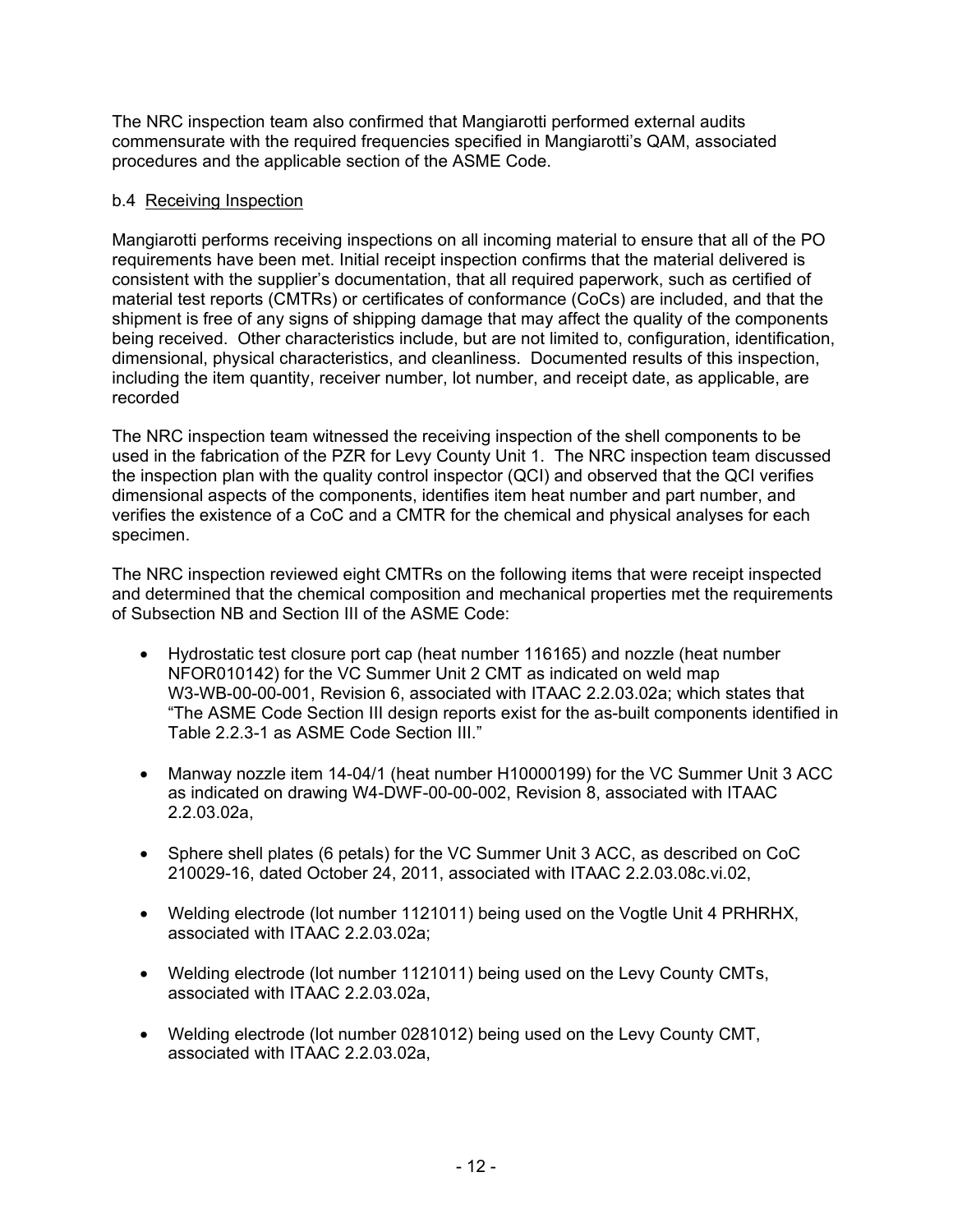- Welding electrode (lot number 132283) being used on the Levy County PZR, associated with ITAAC 2.1.02.02a; which states that "The ASME Code Section III design report exists for the as-built components identified in Table 2.1.2-1 as ASME Code Section III."
- Welding electrode (lot number 341461008) being used on the Levy County PZR, associated with ITAAC 2.1.02.02a.

#### b.5 Qualification and Training of Auditors and Lead Auditors

The NRC inspection team reviewed a sample of the training and qualification records of Mangiarotti's lead auditors and auditors and confirmed that auditing personnel had completed all required training and maintained qualification and certification in accordance with Mangiarotti's policies and procedures. The NRC inspection team also verified that audit teams that Mangiarotti selected were sufficiently qualified to evaluate areas within the scope of the audit.

#### c. Conclusion

The NRC inspection team issued Nonconformance 99901416/2012-201-01 in association with Mangiarotti's failure to implement the regulatory requirements of Criterion VII, "Control of Purchased Equipment, Material, and Services," and Criterion XVIII, "Audits," of Appendix B to 10 CFR Part 50. Nonconformance 99901416/2012-201-01 cites Mangiarotti for failing to control its suppliers adequately. Specifically, Mangiarotti placed its commercial calibration suppliers on its safety-related approved suppliers list based on the accreditation provided by ISO/IEC 17025 and did not document the objective evidence necessary to confirm that the relevant quality criteria of external audits performed on a filler material and two forging providers were verified adequately.

#### 4. Control of Special Processes

#### a. Inspection Scope

The NRC inspection team reviewed Mangiarotti's policies and implementing procedures that govern the control of special processes to verify compliance with the regulatory requirements of Criterion IX, "Control of Special Processes," of Appendix B to 10 CFR Part 50, Section III, Section V, "Nondestructive Examination," and Section IX, "Welding and Brazing Qualification," of the ASME Code, 1998 Edition, 2000 Addenda. Specifically, the NRC inspection team reviewed a sample of activities related to special processes, including welding and nondestructive testing. In addition, the NRC inspection team discussed the control of special processes program with Mangiarotti's management and technical staff. Furthermore, the NRC inspection team reviewed documentation and observed activities associated with ITAAC 2.2.03.03a. The attachment to this inspection report lists the documents reviewed by the NRC inspection team.

# b. Observations and Findings

#### b.1 Welding Process

The NRC inspection team observed various production welding activities, which included (1) manual GTAW of the CMT's closure port of the cap and nozzle, (2) manual SMAW of the PRHRHX's lower tube sheet, (3) mechanized GTAW of the PZR's shell head, and (4) Nozzle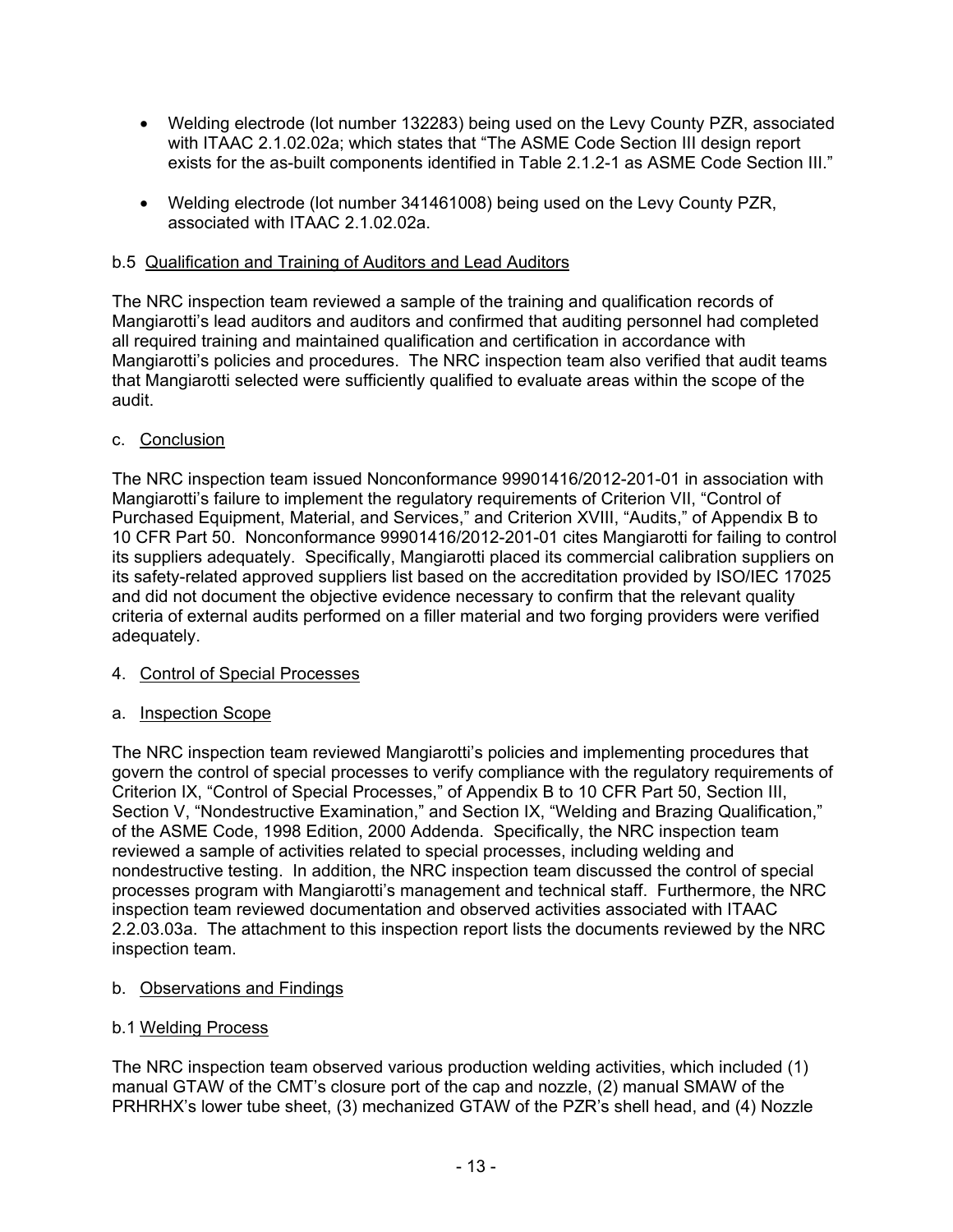welding of the CMT. The NRC inspection team determined that these welding activities were performed within the parameters permitted in the applicable welding procedure specification (WPS) and in accordance with the controlled weld traveler, which included the appropriate references to procedures, drawings, and quality control (QC) points.

The NRC inspection team also selected a sample of WPS and the applicable procedure qualification records (PQRs) and determined that they were prepared in accordance with the requirements of Section IX of the ASME Code and the applicable Mangiarotti policies and procedures. The NRC inspection team also verified that the WPSs specified all the applicable essential variables referenced in Section IX of the ASME Code and that the specific range of values of the WPS variables were obtained from one or more PQRs.

The NRC inspection team interviewed QC personnel to ensure that adequate checks were performed on the weld joints before welding. The NRC inspection team also verified the weld monitoring logs to confirm that the required measurements were taken to ensure that essential variables such as heat input were monitored, recorded, reviewed and within allowable ranges in accordance with the applicable WPS.

The NRC inspection team determined that welding on ASME Code materials and fabrication of ASME Code items is performed by qualified welders in accordance with approved WPSs. The NRC inspection team also confirmed that for a sample of CMTRs; the reports complied with the chemical composition and mechanical properties as required by Subsection NB and Section III of the ASME Code.

#### b.2 Control of Weld Material

The NRC inspection team observed that Mangiarotti clearly identified the welding materials and that it retained identification of acceptable material throughout storage, handling, and use until the material was actually consumed in the welding process. The NRC inspection team also observed that covered weld electrodes and flux were stored in moisture controlled environments, and that the process for conditioning of electrodes was being implemented.

Based on interviews with craft personnel and welding operators, as well as direct observation and review of Mangiarotti's PGE.29, "Storage, Maintenance, and Distribution of Welding Materials," the NRC inspection team determined that Mangiarotti is effectively implementing its weld material control program in accordance with Section IX of the ASME Code and Mangiarotti's its procedures.

# b.3 Nondestructive Examination

The NRC inspection team witnessed a number of NDE processes, including dye penetrant testing for the manway nozzle of the ACC for VC Summer Unit 3, dye penetrant testing for the internal cladding of the CMT for Vogtle Unit 4, and magnetic particle testing for the circumferential shell weld for the ACC for Vogtle Unit 3.

For each of the tests witnessed, the NRC inspection team confirmed that Mangiarotti performed the NDE processes using qualified procedures, certified NDE inspectors, approved NDE materials, and calibrated M&TE.

The NRC inspection team also reviewed final X-ray films (including film density and geometric contrast) and radiography reports signed by a Level II examiner for the full penetration butt joint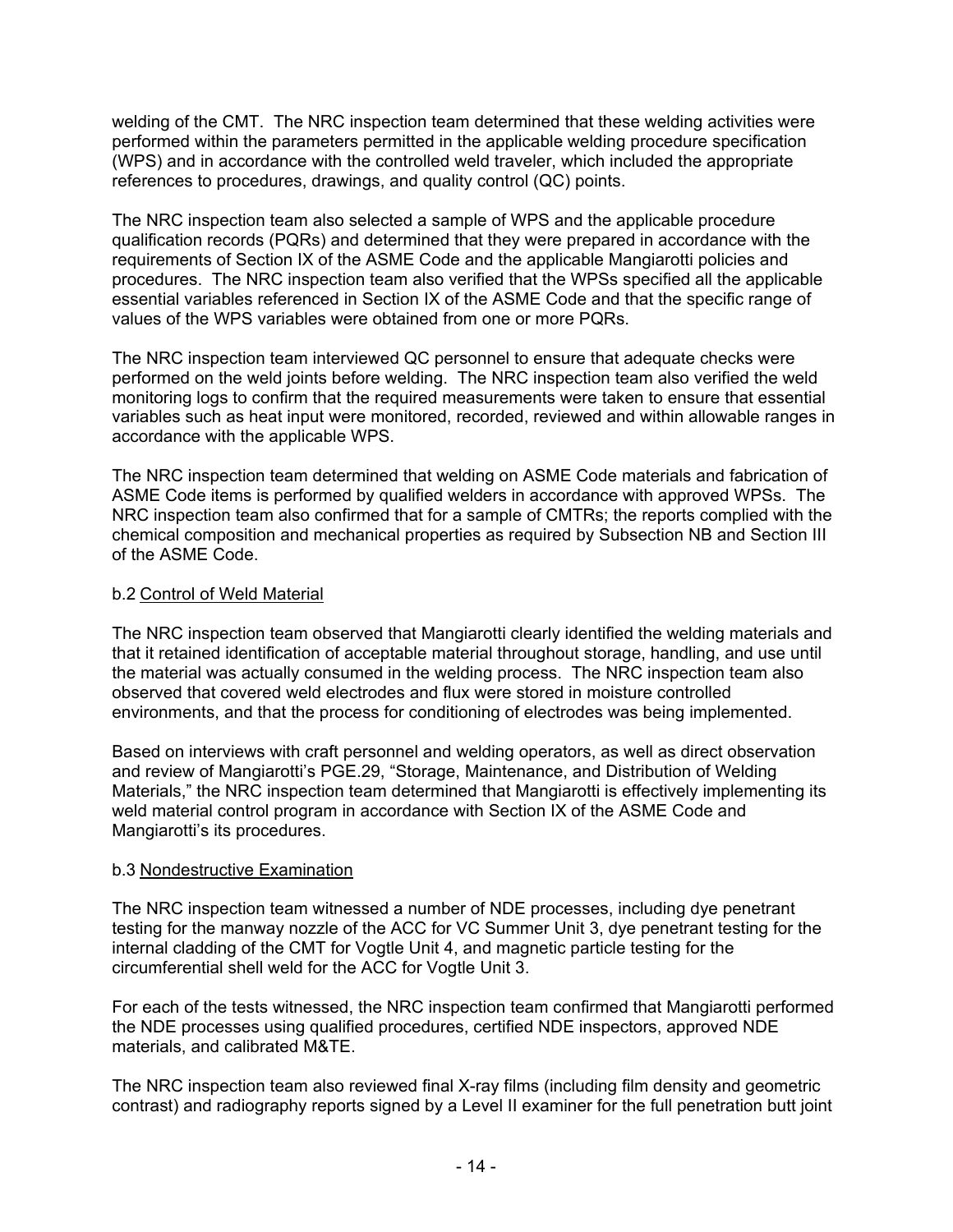weld numbers CW029/1 and CW029/2 on the Vogtle Unit 3 PRHRHX to determine if X-ray radiography was performed and accepted in accordance with Subsection NB and Section III of the ASME Code. The NRC inspection team also reviewed a sample of completed NDE test reports, including three completed dimensional, three completed penetrant testing, and 12 completed visual test reports and determined that all tests were completed satisfactorily. The test data described is associated with ITAAC 2.2.03.03a, which states that "A report exists and concludes that the ASME Code Section III requirements are met for nondestructive examination of pressure boundary welds."

#### b.4 Qualification and Training of Welding Personnel

The NRC inspection team selected a sample of training and qualification records for Mangiarotti's welders and welding operators who performed welding activities on the ACC, CMT, PRHRHX, and the PZR, including those who performed the welding activities observed by the NRC inspection team, and compared them to the applicable ASME Code acceptance criteria. The NRC inspection team confirmed that these individuals completed all required training and maintained qualification and certification in accordance with Mangiarotti's policies and procedures, and that the welding operators were qualified in accordance with the applicable acceptance criteria of Section III and Section IX of the ASME Code.

#### b.5 Qualification and Training of Nondestructive Testing Personnel

The NRC inspection team selected a sample of training and qualification records for Mangiarotti's Level II and Level III NDE personnel who performed NDE work on the ACC, CMT, PRHRHX, and the PZR. The NRC inspection team confirmed that Mangiarotti's personnel was trained and qualified in accordance with the American Society for Nondestructive Testing (SNT)-TC-1A, "Personnel Qualification and Certification in Nondestructive Testing," 1992 edition, and the applicable requirements of Section V of the ASME Code.

# c. Conclusion

The NRC inspection team concluded that Mangiarotti is implementing its control of special processes program in accordance with the regulatory requirements of Criterion XII of Appendix B to 10 CFR Part 50. Based on the limited sample of documents reviewed, the NRC inspection team also determined that Mangiarotti is implementing its policies and procedures associated with the control of special processes program. No findings of significance were identified.

# 5. Control of Measuring and Test Equipment

#### a. Inspection Scope

The NRC inspection team reviewed Mangiarotti's policies and implementing procedures that govern the M&TE program to verify compliance with the requirements of Criterion XII, "Control of Measuring and Test Equipment," of Appendix B to 10 CFR Part 50. In addition, the NRC inspection team discussed the M&TE program with Mangiarotti's management and technical staff. The attachment to this inspection report lists the documents reviewed by the NRC inspection team.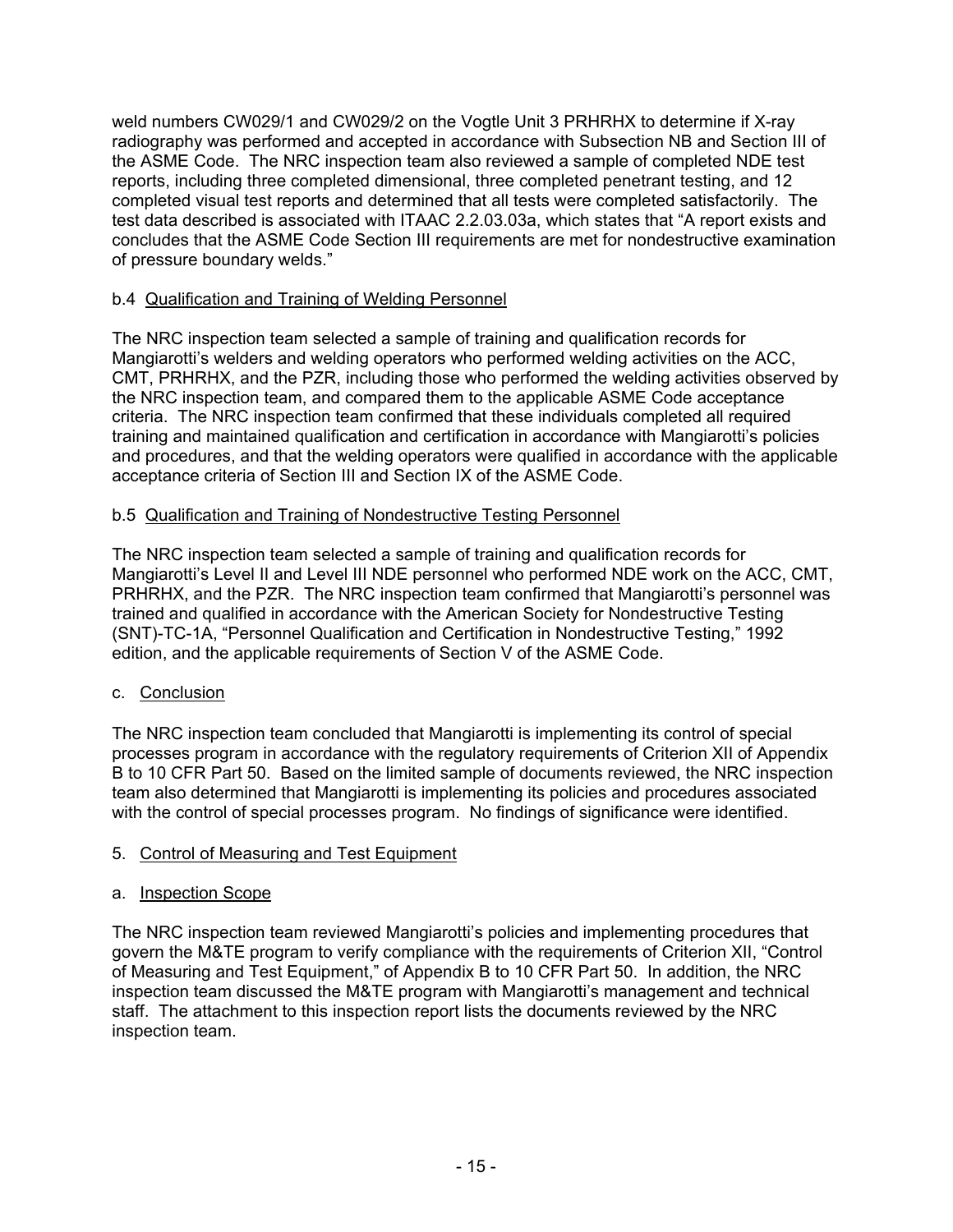#### b. Observations and Findings

The NRC inspection team verified the M&TE requirements provided in Mangiarotti's QAM and associated procedures, which provide a system for the control of measuring and testing equipment and devices. The M&TE program ensures that devices used in activities that affect quality are of the proper range, type, and accuracy to verify conformance with the established requirements.

The NRC inspection team also performed a visual sample inspection of several M&TE devices at Mangiarotti's calibration laboratory. The NRC inspection team found that the sampled M&TE devices all had appropriate calibration stickers and current calibration dates, including the calibration due date. In addition, the calibration records reviewed by the NRC inspection team indicated the as-found or as-left conditions, accuracy required, calibration results, calibration dates, and the due date for recalibration. The NRC inspection team also verified that the selected M&TE was calibrated using procedures traceable to known industry standards.

The NRC inspection team witnessed a tensile test on a sample of stainless steel material used in the PRHRHX and verified that the calibration on the equipment used during the test was valid and current and verified that the test was conducted in accordance with the test specimen plan.

In addition, through interviews with several calibration personnel and reviews of their qualification records, the NRC inspection team concluded that the calibration personnel were knowledgeable and qualified.

#### c. Conclusion

The NRC inspection team concluded that Mangiarotti is implementing its M&TE program in accordance with the regulatory requirements of Criterion XII of Appendix B to 10 CFR Part 50. Based on the limited sample of documents reviewed, the NRC inspection team also determined that Mangiarotti is implementing its policies and procedures associated with the M&TE program. No findings of significance were identified.

#### 6. Control of Nonconforming Materials, Parts, or Components

#### a. Inspection Scope

The NRC inspection team reviewed Mangiarotti's policies and implementing procedures that govern the control of nonconformances to verify compliance with the requirements of Criterion XV, "Nonconforming Materials, Parts, or Components," of Appendix B to 10 CFR Part 50. The NRC inspection team reviewed a sample of nonconformance reports and verified that the disposition and control of nonconformances was in accordance with Mangiarotti's procedural guidelines. In addition, the NRC inspection team discussed the nonconformance program with Mangiarotti's management and technical staff. The attachment to this inspection report lists the documents reviewed by the NRC inspection team.

#### b. Observations and Findings

The NRC inspection team verified that the applicable Mangiarotti's procedures associated with the nonconformance process provide for (1) reference to instructions or procedures for repair and rework activities (where required), reinspection of repaired and reworked items, and notification to affected organizations of nonconforming conditions; (2) deficiencies or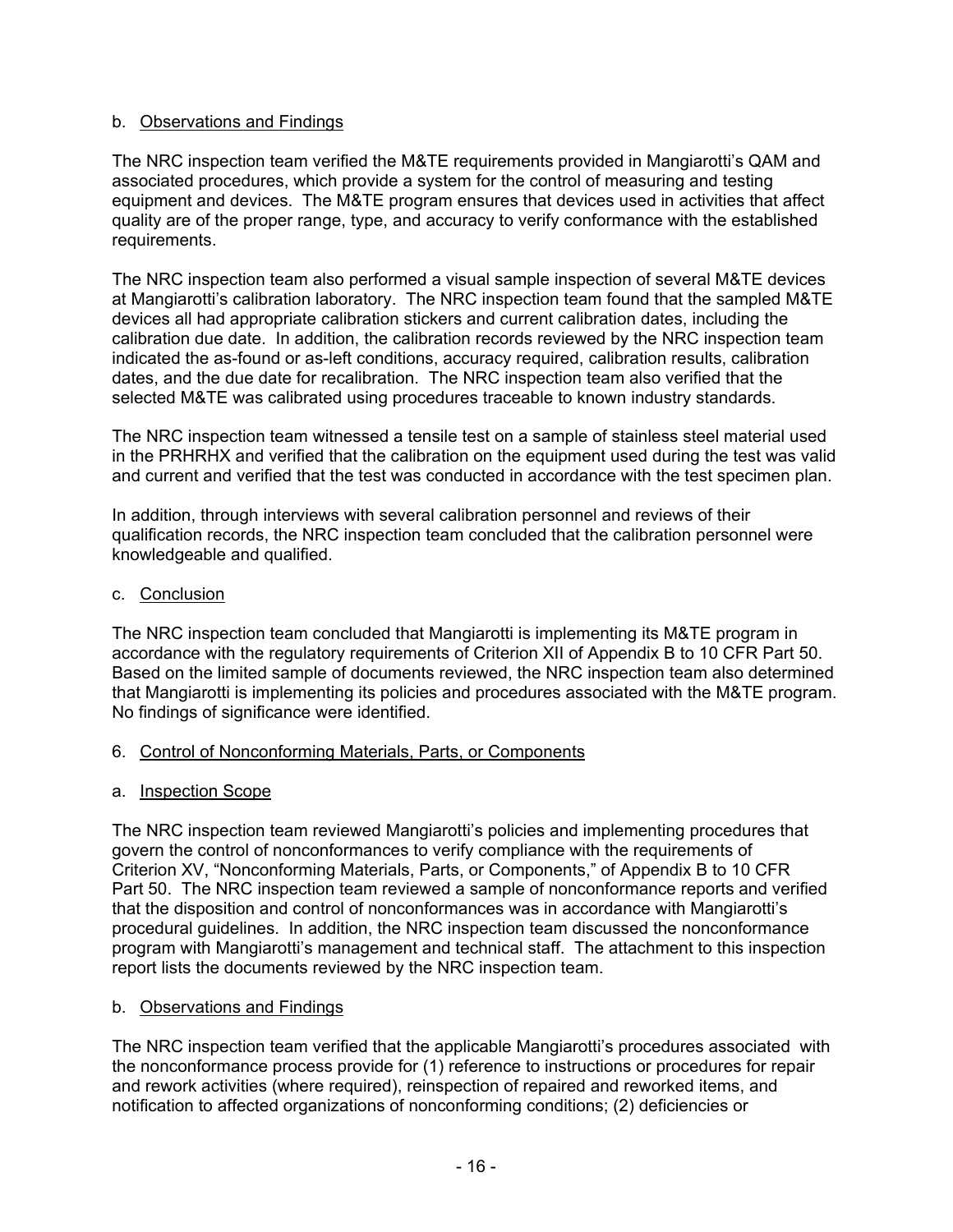nonconformances identified by customers to be entered into the corrective action program, adequately assessed, and properly dispositioned; and (3) the applicable procedures to appropriately identify the responsibility and authority for review and disposition of nonconforming items, and control further processing, delivery, and installation of nonconforming items until disposition is completed.

The NRC inspection team witnessed Mangiarotti's nonconformances "HOLD" tag process on AP1000 components N021.06, "CMT Top Head," and N021.02, "CMT Shell." This process properly applies the principles of use-as-is acceptable, reject, repair or rework, or scrap and provides for the applicable technical justifications to be adequately supported and properly documented, including the need for additional design control measures as necessary, commensurate with those applied to the original design. The NRC inspection team performed walk-downs of the shop floor to verify that there are designated areas to segregate and control the various nonconforming materials.

For the sample nonconformance reports (NCRs) reviewed, the NRC inspection team verified that Mangiarotti implemented an adequate program to assess and control nonconforming items, including appropriate identification, documentation, segregation, evaluation, and disposition of these items.

The NRC inspection team also discussed the nonconformance process with Mangiarotti's personnel, including quality assurance engineers, and shop floor technicians, and verified that Mangiarotti's personnel are aware of the nonconformance process, recognize when and how to enter nonconformances into the process, and understand the types of disposition that can result from an NCR. The NRC inspection team concluded that all of the Mangiarotti's personnel interviewed had adequate knowledge of the Mangiarotti's NCR program.

# c. Conclusion

The NRC inspection team concluded that Mangiarotti is implementing its nonconforming materials, parts, or components program in accordance with the regulatory requirements of Criterion XV of Appendix B to 10 CFR Part 50. Based on the limited sample of documents reviewed, the NRC inspection team also determined that Mangiarotti is implementing its policies and procedures associated with the control of nonconforming materials, parts, or components. No findings of significance were identified.

#### 7. Corrective Actions

# a. Inspection Scope

The NRC inspection team reviewed the current status of the corrective actions implemented in response to the findings from the 2010 NRC inspection at Mangiarotti's Sedegliano facility. The NRC inspection team also reviewed Mangiarotti's policies and implementing procedures that govern the corrective action program to verify compliance with the requirements of Criterion XVI, "Corrective Action," of Appendix B to 10 CFR Part 50. The NRC inspection team reviewed a sample of CARs and verified that the CARs' disposition and control provide adequate documentation and description of conditions adverse to quality, and specify the cause of these conditions and the corrective actions taken to prevent recurrence. In addition, the NRC inspection team discussed the corrective action program with Mangiarotti's management and technical staff. The attachment to this inspection report lists the documents reviewed by the NRC inspection team.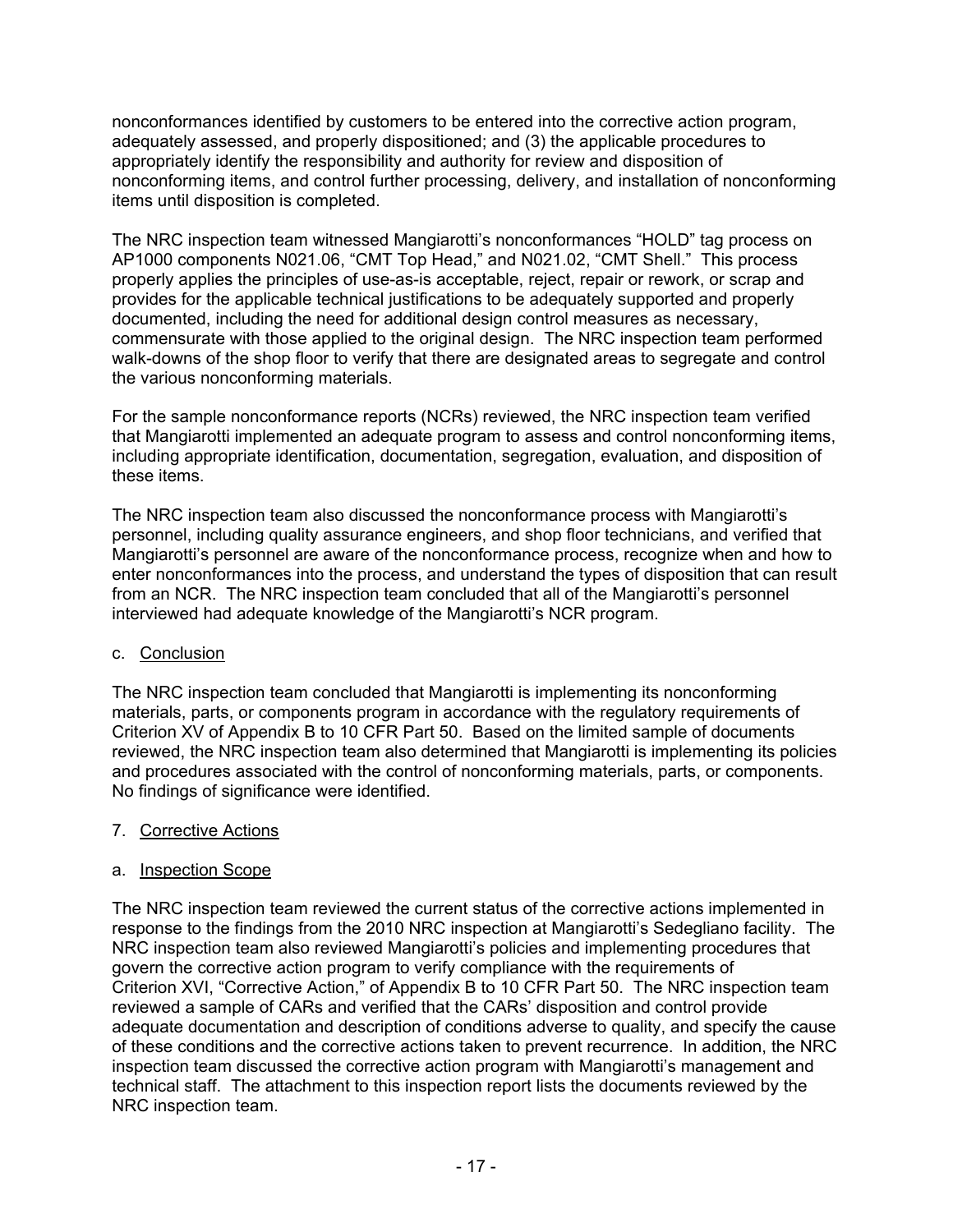#### b. Observations and Findings

#### b.1 Corrective Action Associated with Nonconformance 99901393/2010-201-01

The NRC issued Nonconformance 99901393/2010-201-01 for Mangiarotti's failure to include or reference the audit checklist that was to be used during the program implementation review of three forging suppliers located in Italy. Instead of using the audit checklist that the QAM requires, the lead auditor used a copy of the supplier's quality assurance manual as the checklist and recorded audit annotations and findings directly on the supplier's QAM in place of using the formal audit checklist. As a result, a formal quality record of the supplier audit was not developed in accordance with the written requirements of the Mangiarotti QAM.

In its response to the NRC, Mangiarotti stated that it issued CAR No. 064 to address this issue. It revised procedure PGE.08, "Managing the Auditing Activities," to indicate that use of the checklist is only allowed. Mangiarotti trained the auditors and completed a re-auditing campaign of main suppliers, including those whose report was reviewed during that time.

The NRC inspection team reviewed the documentation that provided the objective evidence for completion of the corrective action. The NRC inspection team determined that Mangiarotti's corrective actions were adequate to address the identified finding. Based on its review, the NRC inspection team closed Nonconformance 99901393/2010-201-01.

#### b.2 Corrective Action Associated with Nonconformance 99901393/2010-201-02

The NRC issued Nonconformance 99901393/2010-201-02 for Mangiarotti's failure to calibrate adequately a contact pyrometer over the entire working range of the instrument or the actual operational temperature range used during the welding fabrication.

In its response to the NRC, Mangiarotti stated that it issued CAR No. 055 to address this issue. Mangiarotti revised procedure PGE.06, "Managing the Equipment Calibration," to indicate that the placement of new calibration stickers over old ones is longer allowed. The calibration is performed at the usable limits of the equipment and these are indicated on a new calibration label posted in the equipment. Mangiarotti also re-checked thermometers in accordance with the revised PGE.06 instructions.

The NRC inspection team reviewed the documentation that provided objective evidence for completion of the corrective action. The NRC inspection team determined that Mangiarotti's corrective actions were adequate to address the identified finding. Based on its review, the NRC inspection team closed Nonconformance 99901393/2010-201-02.

#### b.3 Corrective Action Associated with Nonconformance 99901393/2009-201-03

The NRC issued Nonconformance 99901393/2010-201-03 for Mangiarotti's failure to promptly enter conditions adverse to quality into its corrective action program. Specifically, Mangiarotti failed to initiate a corrective action request resulting from a self-identified instance of the use of improper material for temporary welding supports. In addition, Mangiarotti failed to promptly initiate a corrective action request related to the identification of an inadequate quality plan that did not contain all of the desired surveillance inspection and hold points that one of its subsuppliers developed.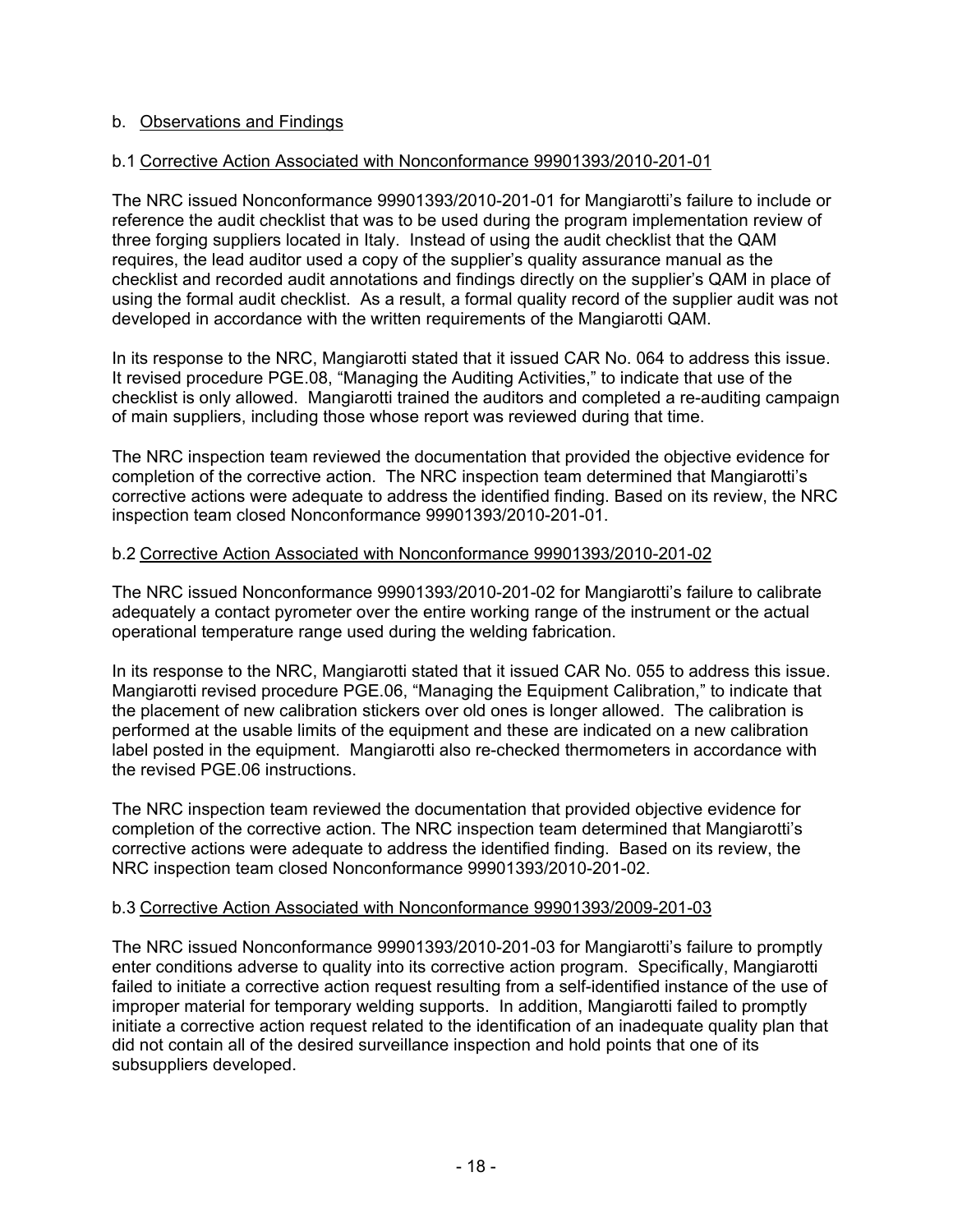In its response to the NRC, Mangiarotti stated that it issued CAR No. 056 to address this issue. Mangiarotti initiated training on its corrective action program to ensure a proactive approach by all the employees in work practices and added new, qualified quality engineering personnel.

The NRC inspection team reviewed the documentation that provided objective evidence for the completion of the corrective actions. The NRC inspection team determined that Mangiarotti's corrective actions were adequate to address the identified finding. Based on its review, the NRC inspection team closed Nonconformance 99901393/2010-201-03.

#### b.4 Implementation of Mangiarotti's Corrective Action Program

The NRC inspection team verified that Mangiarotti established implementing procedures that provide assurance that significant conditions adverse to quality are promptly identified, documented and corrected or otherwise handled in accordance with the established requirements. The procedures also ensure that the causes of the conditions adverse to quality are identified and that corrective or preventive action is taken to preclude recurrence.

The NRC inspection team also verified that the corrective action process provides a connection interface to Mangiarotti's 10 CFR Part 21 program and procedures, and that a management system has been established for the overview of CARs and identification of trends for significant conditions adverse to quality.

The NRC inspection team reviewed a sample of Mangiarotti's CARs related conditions adverse to quality. The NRC inspection team verified that the CARs reviewed provide (1) adequate documentation and description of significant conditions adverse to quality; (2) an appropriate analysis of the cause of these conditions and the corrective actions taken to prevent recurrence; (3) direction for review and approval by the responsible authority; (4) a description of the current status of the corrective actions; and (5) the followup actions taken to verify timely and effective implementation of the corrective actions.

Each CAR is reviewed by the responsible quality assurance, engineering, welding, and inspection personnel before it is closed. The Managing Director (MD) assigns the appropriate personnel in these areas to evaluate and propose CAR disposition. The MD and appropriately assigned personnel also determine the requirement for evaluation of potential 10 CFR Part 21 issues.

The NRC inspection team also conducted discussions with Mangiarotti's engineers, quality assurance engineers, and shop floor technicians to verify that all Mangiarotti personnel are aware of the CAR process, recognize when and how to enter into the process, and understand the types of disposition that can result from a CAR. The NRC inspection team concluded that all of Mangiarotti's personnel interviewed have adequate knowledge of its CAR program.

# c. Conclusion

The NRC inspection team concluded that Mangiarotti is implementing its corrective action program in accordance with the regulatory requirements of Criterion XVI of Appendix B to 10 CFR Part 50. Based on the limited sample of documents reviewed, the NRC inspection team also determined that Mangiarotti is implementing its policies and procedures associated with the corrective action program. No findings of significance were identified.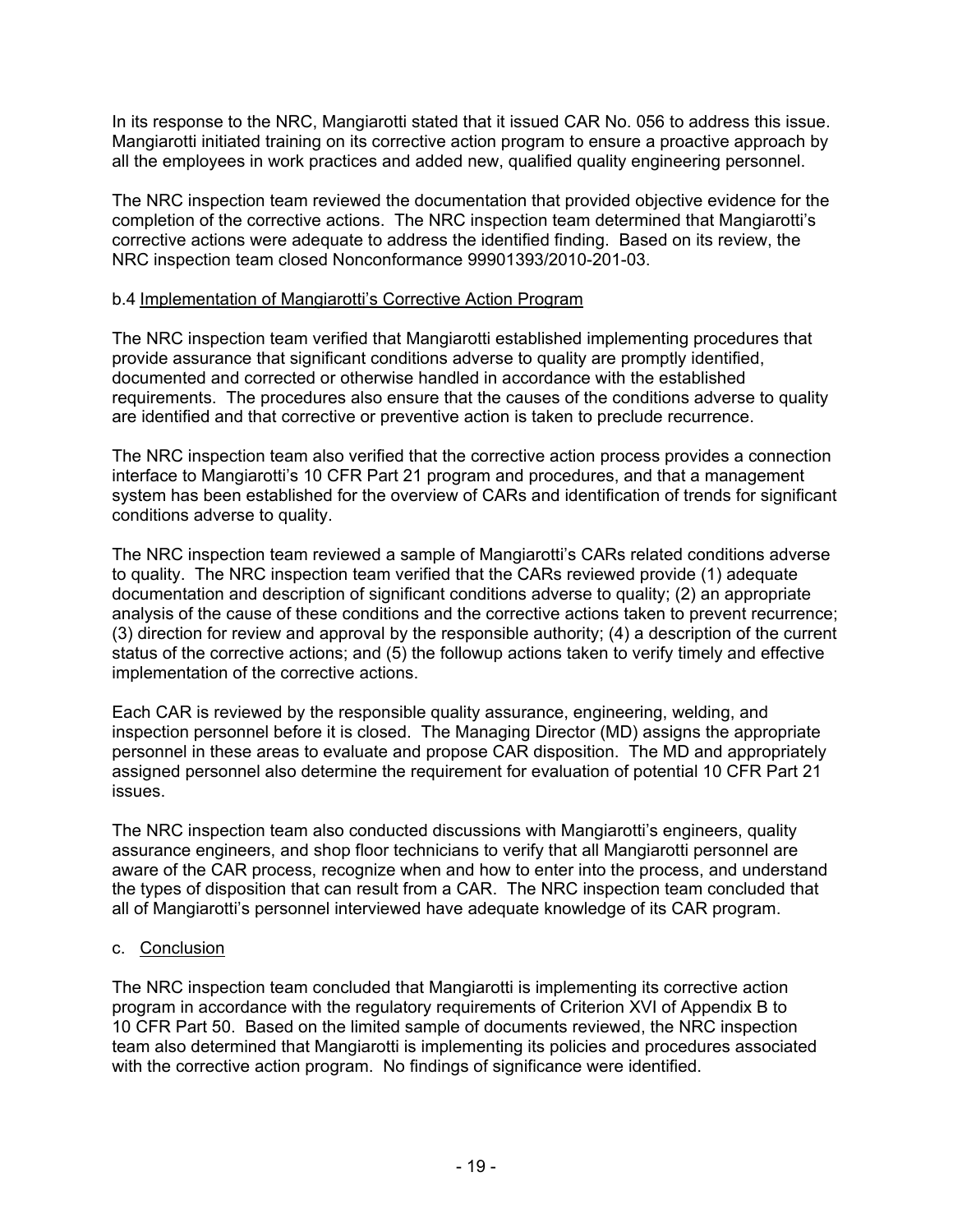#### 8. Entrance and Exit Meetings

On October 22, 2012, the NRC inspection team discussed the scope of the inspection with Mr. David Vanin, Mangiarotti's Managing Director, and other members of Mangiarotti's management and technical staff. On October 26, 2012, the NRC inspection team presented the inspection results and observations during an exit meeting with Mr. Paolo Vincenzo Di Salvio, Mangiarotti's President, and other members of Mangiarotti's management and technical staff. The attachment to this report lists the entrance and exit meeting attendees, as well as those individuals whom the NRC inspection team interviewed.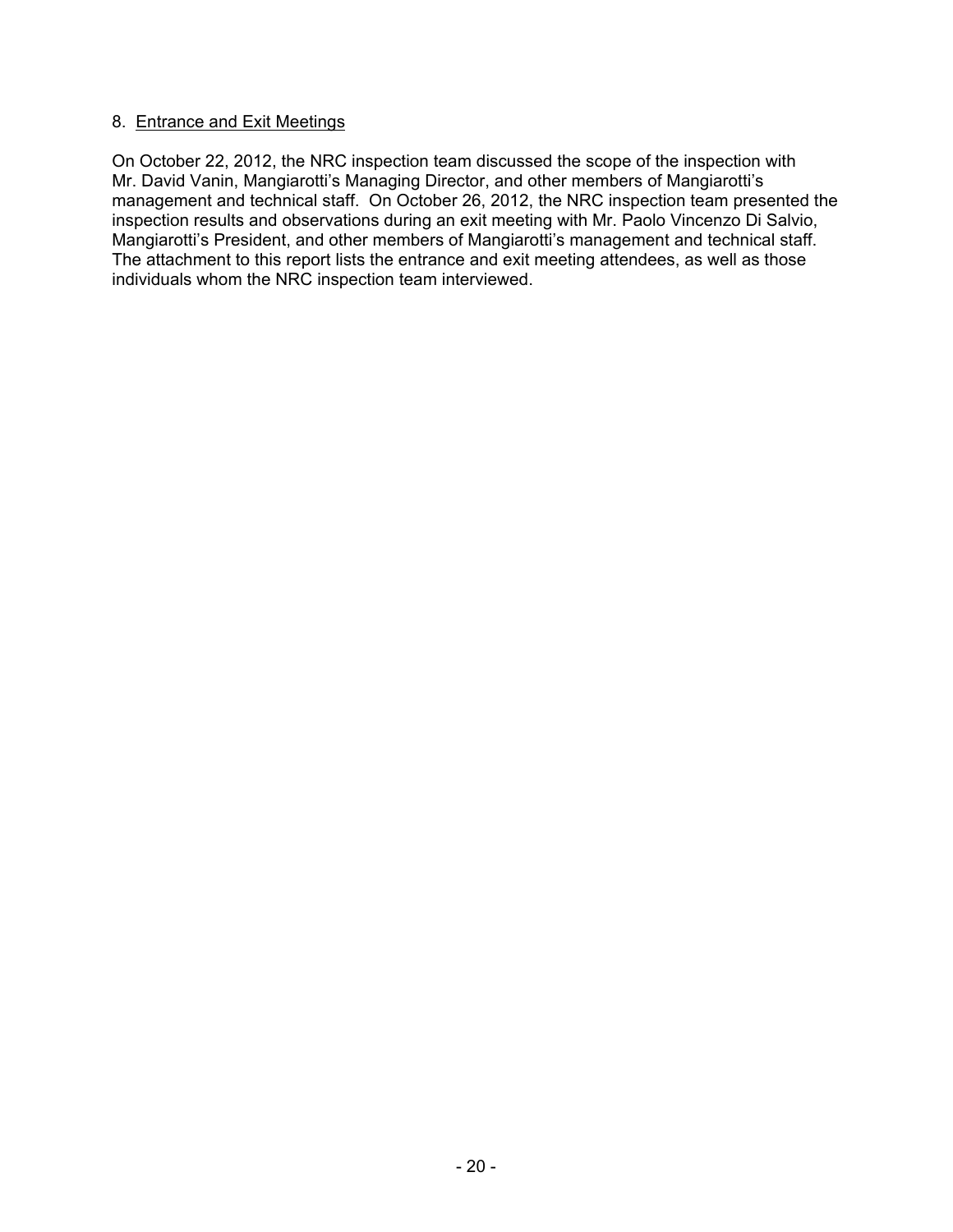# **ATTACHMENT**

# 1. ENTRANCE AND EXIT MEETING ATTENDEES AND PERSONS CONTACTED

| <b>Name</b>                 | <b>Title</b>                                                         | <b>Affiliation</b> | <b>Entrance</b> | <b>Exit</b> | <b>Interviewed</b> |
|-----------------------------|----------------------------------------------------------------------|--------------------|-----------------|-------------|--------------------|
| Paolo Vincenzo Di<br>Salvio | President                                                            | Mangiarotti        |                 | X           |                    |
| David Vanin                 | <b>Managing Director</b>                                             | Mangiarotti        | X               | X           |                    |
| Claudio Angeli              | <b>Director of Operations</b>                                        | Mangiarotti        |                 | X           |                    |
| Gian Marco Lupi             | <b>Quality Manager</b>                                               | Mangiarotti        | X               | X           | X                  |
| Christopher<br>Castleton    | <b>Operational Excellence</b><br>Manager                             | Mangiarotti        | X               | X           | X                  |
| Fabio Berra                 | <b>Nuclear Component</b><br><b>Engineering Department</b><br>Manager | Mangiarotti        |                 |             | X                  |
| Luca Lotti                  | <b>Welding Engineering</b><br>Manager                                | Mangiarotti        | X               | X           | X                  |
| Ismail El Sayed             | <b>Quality Control NDE</b><br>Manager                                | Mangiarotti        |                 |             | X                  |
| Matteo Molaro               | <b>Quality Inspection</b><br>Manager                                 | Mangiarotti        |                 |             | X                  |
| Dott. Ing. Massimo<br>Polo  | <b>Engineering Department</b><br>Coordinator                         | Mangiarotti        | X               |             |                    |
| Francesco Vatri             | <b>Purchasing Manager</b>                                            | Mangiarotti        | X               | X           | X                  |
| Gian Batista Fachin         | <b>Production Manager</b>                                            | Mangiarotti        | X               | X           | X                  |
| G.P. Rinaldi                | <b>Commercial Manager</b>                                            | Mangiarotti        | X               |             |                    |
| Gianpaolo Cecchini          | Health & Safety<br><b>Environment Manager</b>                        | Mangiarotti        | X               | X           |                    |
| Dott. Federico Mior         | <b>Human Resources</b><br>Manager                                    | Mangiarotti        | X               |             |                    |
| Veronica Zanelli            | <b>Quality Assurance</b><br>Engineer                                 | Mangiarotti        | X               | X           | X                  |
| Laura Gereon                | <b>Quality Assurance</b><br>Engineer                                 | Mangiarotti        | X               | X           | X                  |
| Pietro Gianquinto           | <b>Quality Assurance</b><br>Engineer                                 | Mangiarotti        |                 |             | X                  |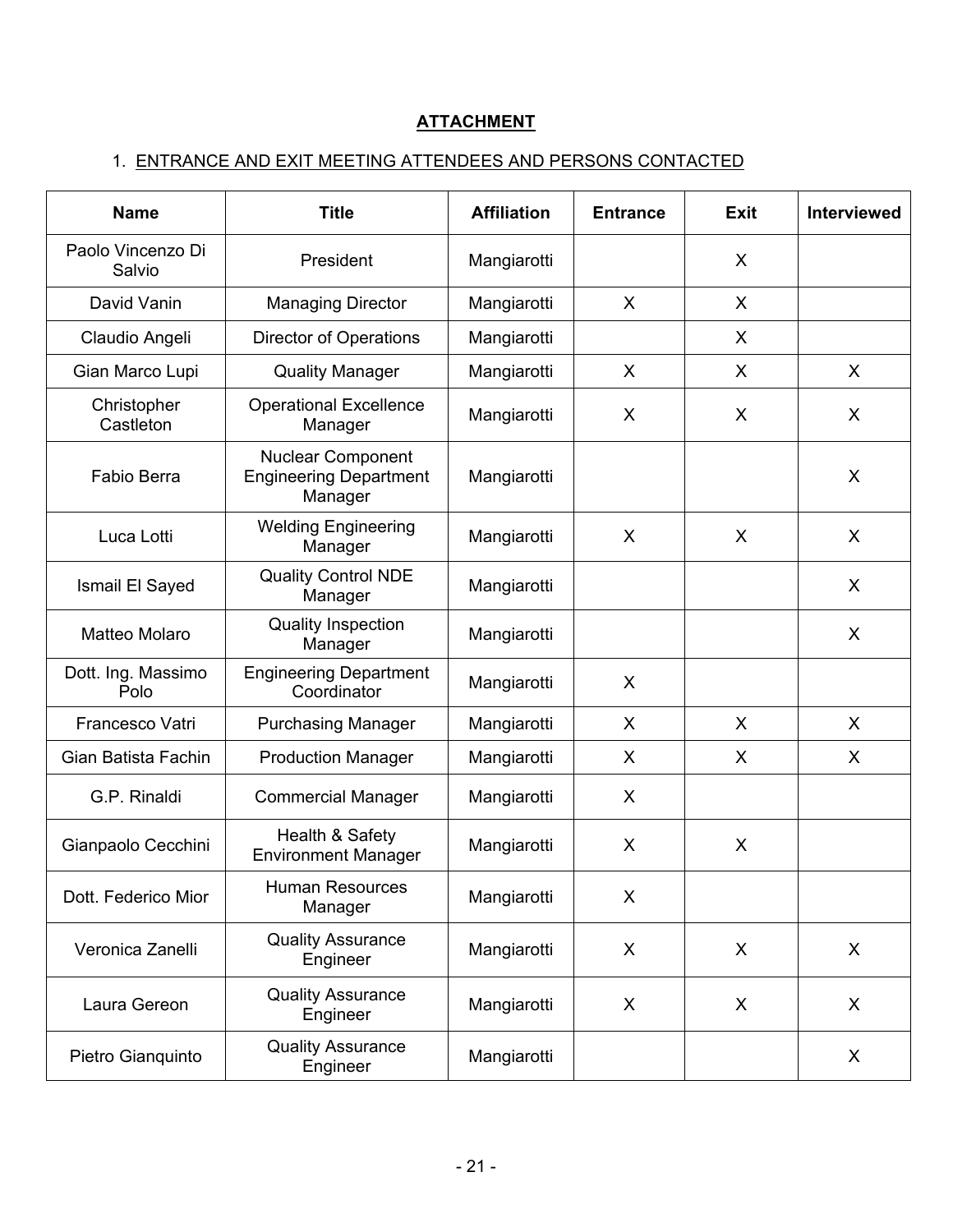| <b>Name</b>                | <b>Title</b>                          | <b>Affiliation</b>             | <b>Entrance</b> | <b>Exit</b>    | <b>Interviewed</b> |
|----------------------------|---------------------------------------|--------------------------------|-----------------|----------------|--------------------|
| Diego Mario<br>Mancanini   | <b>Project Engineer</b>               | Mangiarotti                    |                 |                | X                  |
| Matteo Moscardo            | <b>Welding Engineer</b>               | Mangiarotti                    |                 |                | X                  |
| Prvin Jovica               | Welder                                | Mangiarotti                    |                 |                | X                  |
| Paron Mauro                | <b>NDE Level III Inspector</b>        | Mangiarotti                    |                 |                | X                  |
| Vasile Ungureanu           | NDE Level II Inspector                | Mangiarotti                    |                 |                | X                  |
| Andrea Olivo               | <b>NDE Level II Inspector</b>         | Mangiarotti                    |                 |                | X                  |
| Sergio Infanti             | NDE Level II Inspector                | Mangiarotti                    |                 |                | X                  |
| Gianpietro Calvazara       | <b>Quality Control Inspector</b>      | Mangiarotti                    |                 |                | X                  |
| Luca Venudo                | Laboratory and Testing                | Mangiarotti                    |                 |                | X                  |
| Davide Pezzarini           | <b>Project Manager</b>                | Mangiarotti                    | X               | X              |                    |
| Luca Tonut                 | <b>Project Manager</b>                | Mangiarotti                    |                 | X              |                    |
| Rosario Antonio<br>Trevato | <b>Project Manager</b>                | Mangiarotti                    |                 | X              |                    |
| Jeremiah<br>Richardson     | Delivery Stream Program<br>Manager    | Westinghouse                   |                 | X              | X                  |
| John R. Stafford           | Senior Product Engineer               | Westinghouse                   | X               |                | X                  |
| Andrea Montani             | <b>Supplier Oversight</b>             | Westinghouse                   |                 |                | X                  |
| Dominique Dubois           | Project Manager - Vendor<br>Oversight | Southern<br>Nuclear<br>Company | X               | $\pmb{\times}$ | X                  |
| Kevin Guyton               | <b>Supplier Oversight</b>             | SCE&G                          |                 | X              |                    |
| Yamir Diaz-Castillo        | NRC's Lead Inspector                  | <b>NRC</b>                     | X               | X              |                    |
| Douglas R. Bollock         | NRC Inspector                         | <b>NRC</b>                     | X               | X              |                    |
| Aaron R. Armstrong         | NRC Inspector                         | <b>NRC</b>                     | X               | X              |                    |
| <b>Timothy Steadham</b>    | NRC Inspector                         | <b>NRC</b>                     | X               | X              |                    |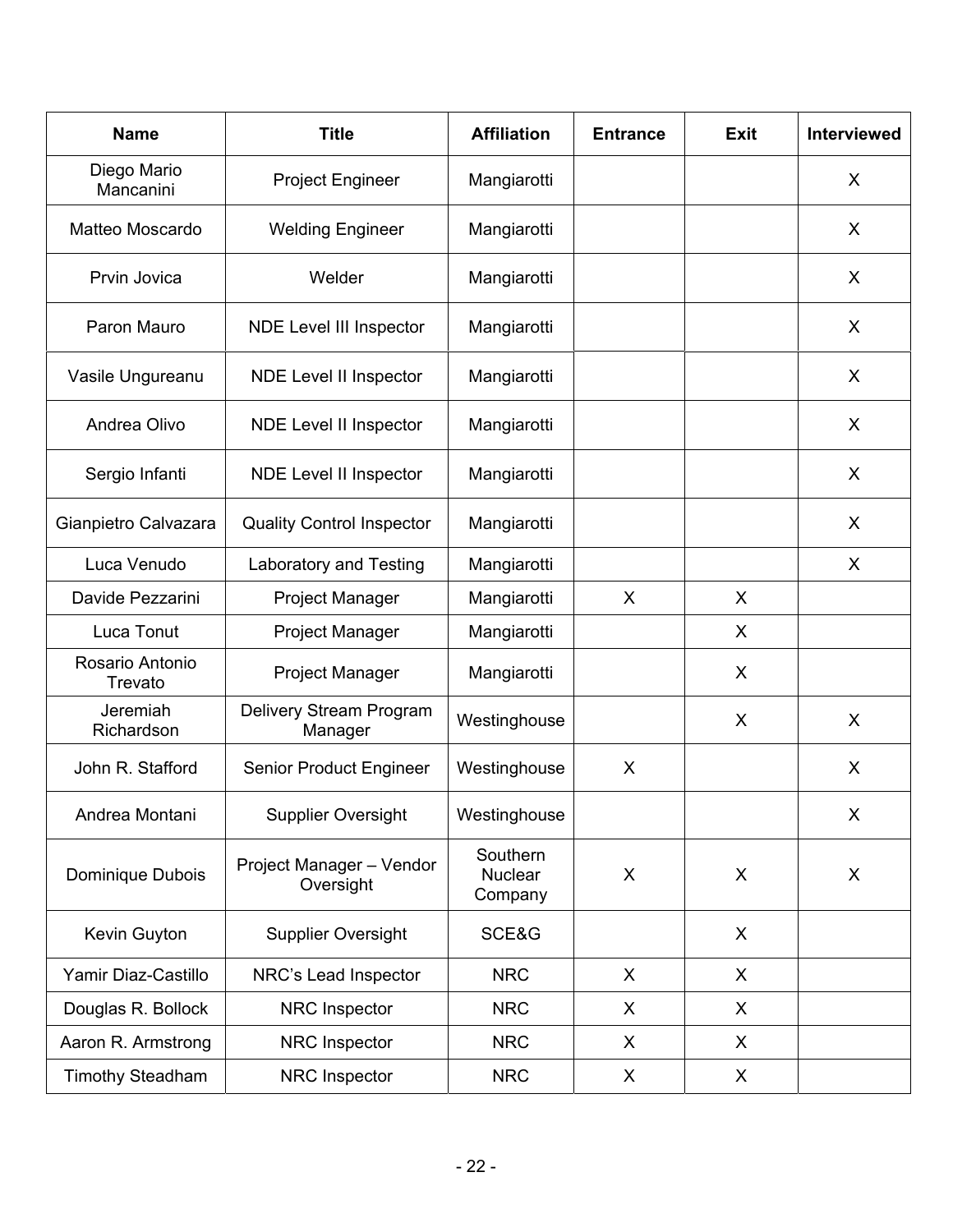| <b>Name</b>      | <b>Title</b> | <b>Affiliation</b>      | <b>Entrance</b> | <b>Exit</b> | <b>Interviewed</b> |
|------------------|--------------|-------------------------|-----------------|-------------|--------------------|
| Paola Varaschini | Translator   | <b>USA</b><br>Consulate | Χ               | Χ           |                    |
| Fulvia Andri     | Translator   | <b>USA</b><br>Consulate | Х               | Χ           |                    |

# 2. INSPECTION PROCEDURES USED

Inspection Procedure 43002, "Routine Inspections of Nuclear Vendors," dated April 25, 2011.

Inspection Procedure 36100, "Inspection of 10 CFR Part 21 Programs for Reporting Defects and Noncompliance," dated February 13, 2012.

# 3. LIST OF ITEMS OPENED, CLOSED, AND DISCUSSED

| <b>Item Number</b>   | <b>Status</b> | <b>Type</b> | <b>Description</b>        | Applicable<br>Inspections,<br>Tests, Analyses,<br>and Acceptance<br>Criteria (ITAAC)<br>from the AP1000<br><b>Design Control</b><br><b>Document, Tier</b><br>1, Revision 19 |
|----------------------|---------------|-------------|---------------------------|-----------------------------------------------------------------------------------------------------------------------------------------------------------------------------|
| 99901393/2010-201-01 | Closed        | <b>NON</b>  | Criterion V, VII, & XVIII | N/A                                                                                                                                                                         |
| 99901393/2010-201-02 | Closed        | <b>NON</b>  | <b>Criterion XII</b>      | N/A                                                                                                                                                                         |
| 99901393/2010-201-03 | Closed        | <b>NON</b>  | <b>Criterion XVI</b>      | N/A                                                                                                                                                                         |
| 99901416/2012-201-01 | Opened        | <b>NON</b>  | Criterion VII & XVIII     | N/A                                                                                                                                                                         |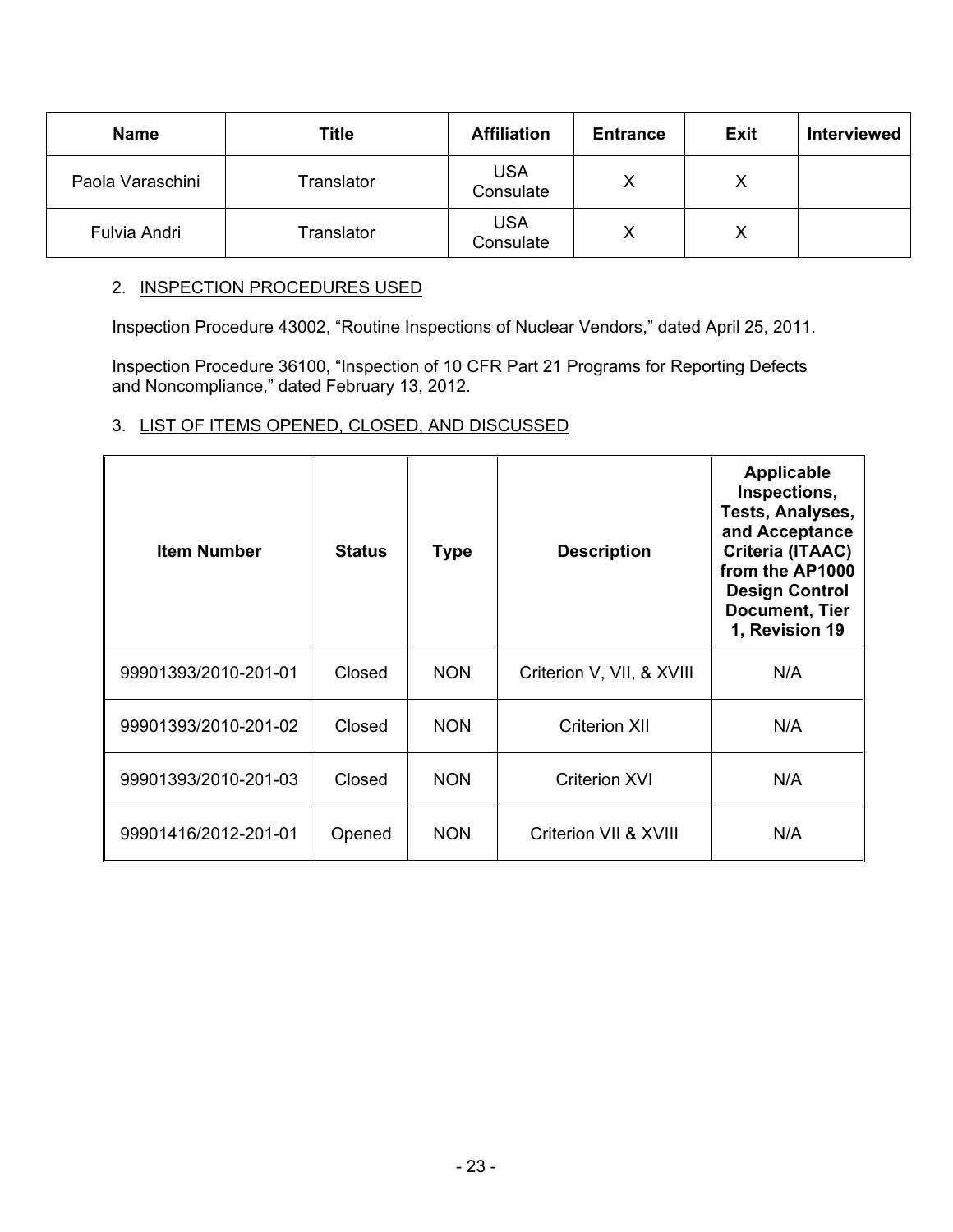# 4. INSPECTIONS, TESTS, ANALYSES, AND ACCEPTANCE CRITERIA

The NRC inspection team identified the following Inspections, Tests, Analyses, and Acceptance Criteria (ITAAC) related to components being manufactured by Mangiarotti. Specifically, at the time of the inspection Mangiarotti was involved in manufacturing the accumulator, core makeup tank, passive residual heat removal heat exchanger, and the pressurizer for the AP-1000 design. For the ITAAC listed below, the NRC inspection team performed a review of Mangiarotti's quality assurance controls in the areas of design control, training, and measuring and test equipment. Specific information for ITAAC inspected in detail is provided in the body of the inspection report. The ITAACs referenced below are for future use by the NRC staff during the ITAAC closure process and by no means constitute that the ITAAC have been met and closed. The NRC inspection team did not identify any findings associated with the ITAAC identified in the tables below.

| Levy County Nuclear Power Plant Unit 1 Core Pressurizer                              |               |           |  |  |  |  |
|--------------------------------------------------------------------------------------|---------------|-----------|--|--|--|--|
| AP1000 Design Control<br>Table 2.1.2-4<br>ITAAC 2.a<br>Document, Tier 1, Revision 19 |               |           |  |  |  |  |
| Levy County Nuclear Power Plant Unit 1 Core Makeup Tank                              |               |           |  |  |  |  |
| AP1000 Design Control<br>Document, Tier 1, Revision 19                               | Table 2.2.3-4 | ITAAC 2.a |  |  |  |  |

| <b>Accumulator</b>                                                                              |         |                      |  |  |  |
|-------------------------------------------------------------------------------------------------|---------|----------------------|--|--|--|
| Appendix C from the Combined<br>License for Vogtle Units 3 and 4 and<br>VC Summer Units 2 and 3 | No. 159 | ITAAC 2.2.03.02a     |  |  |  |
| Appendix C from the Combined<br>License for Vogtle Units 3 and 4 and<br>VC Summer Units 2 and 3 | No. 161 | ITAAC 2.2.03.03a     |  |  |  |
| Appendix C from the Combined<br>License for Vogtle Units 3 and 4 and<br>VC Summer Units 2 and 3 | No. 163 | ITAAC 2.2.03.04a     |  |  |  |
| Appendix C from the Combined<br>License for Vogtle Units 3 and 4 and<br>VC Summer Units 2 and 3 | No. 166 | ITAAC 2.2.03.05a.ii  |  |  |  |
| Appendix C from the Combined<br>License for Vogtle Units 3 and 4 and<br>VC Summer Units 2 and 3 | No. 167 | ITAAC 2.2.03.05a.iii |  |  |  |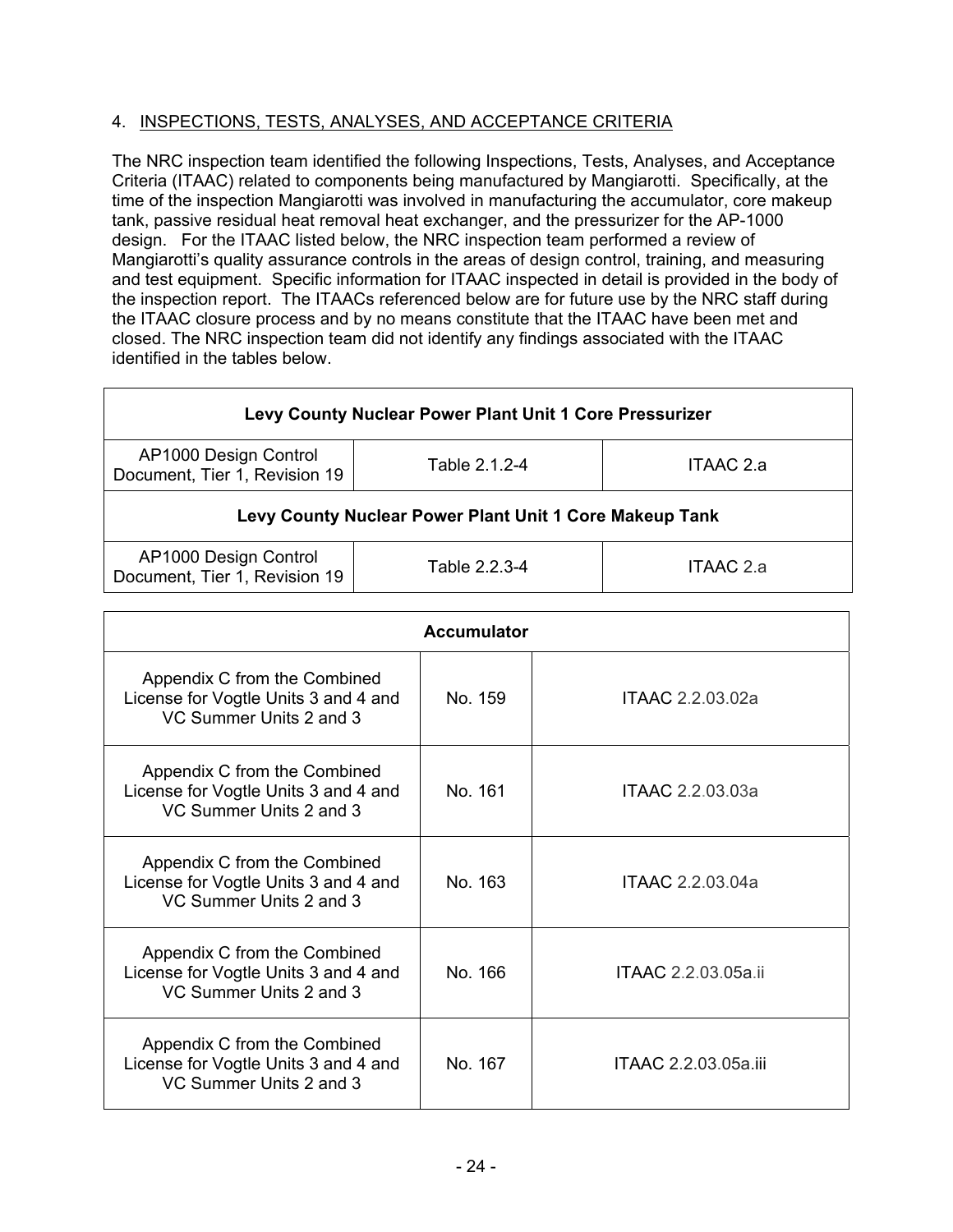| Appendix C from the Combined<br>License for Vogtle Units 3 and 4 and<br>VC Summer Units 2 and 3 | No. 190                 | ITAAC 2.2.03.08c.vi.02 |  |  |
|-------------------------------------------------------------------------------------------------|-------------------------|------------------------|--|--|
|                                                                                                 | <b>Core Makeup Tank</b> |                        |  |  |
| Appendix C from the Combined<br>License for Vogtle Units 3 and 4 and<br>VC Summer Units 2 and 3 | No. 159                 | ITAAC 2.2.03.02a       |  |  |
| Appendix C from the Combined<br>License for Vogtle Units 3 and 4 and<br>VC Summer Units 2 and 3 | No. 161                 | ITAAC 2.2.03.03a       |  |  |
| Appendix C from the Combined<br>License for Vogtle Units 3 and 4 and<br>VC Summer Units 2 and 3 | No. 163                 | ITAAC 2.2.03.04a       |  |  |
| Appendix C from the Combined<br>License for Vogtle Units 3 and 4 and<br>VC Summer Units 2 and 3 | No. 166                 | ITAAC 2.2.03.05a.ii    |  |  |
| Appendix C from the Combined<br>License for Vogtle Units 3 and 4 and<br>VC Summer Units 2 and 3 | No. 167                 | ITAAC 2.2.03.05a.iii   |  |  |
| Appendix C from the Combined<br>License for Vogtle Units 3 and 4 and<br>VC Summer Units 2 and 3 | No. 189                 | ITAAC 2.2.03.08c.vi.01 |  |  |
| Appendix C from the Combined<br>License for Vogtle Units 3 and 4 and<br>VC Summer Units 2 and 3 | No. 196                 | ITAAC 2.2.03.08c.xi    |  |  |
| <b>Passive Residual Heat Removal Heat Exchanger</b>                                             |                         |                        |  |  |
| Appendix C from the Combined<br>License for Vogtle Units 3 and 4 and<br>VC Summer Units 2 and 3 | No. 159                 | ITAAC 2.2.03.02a       |  |  |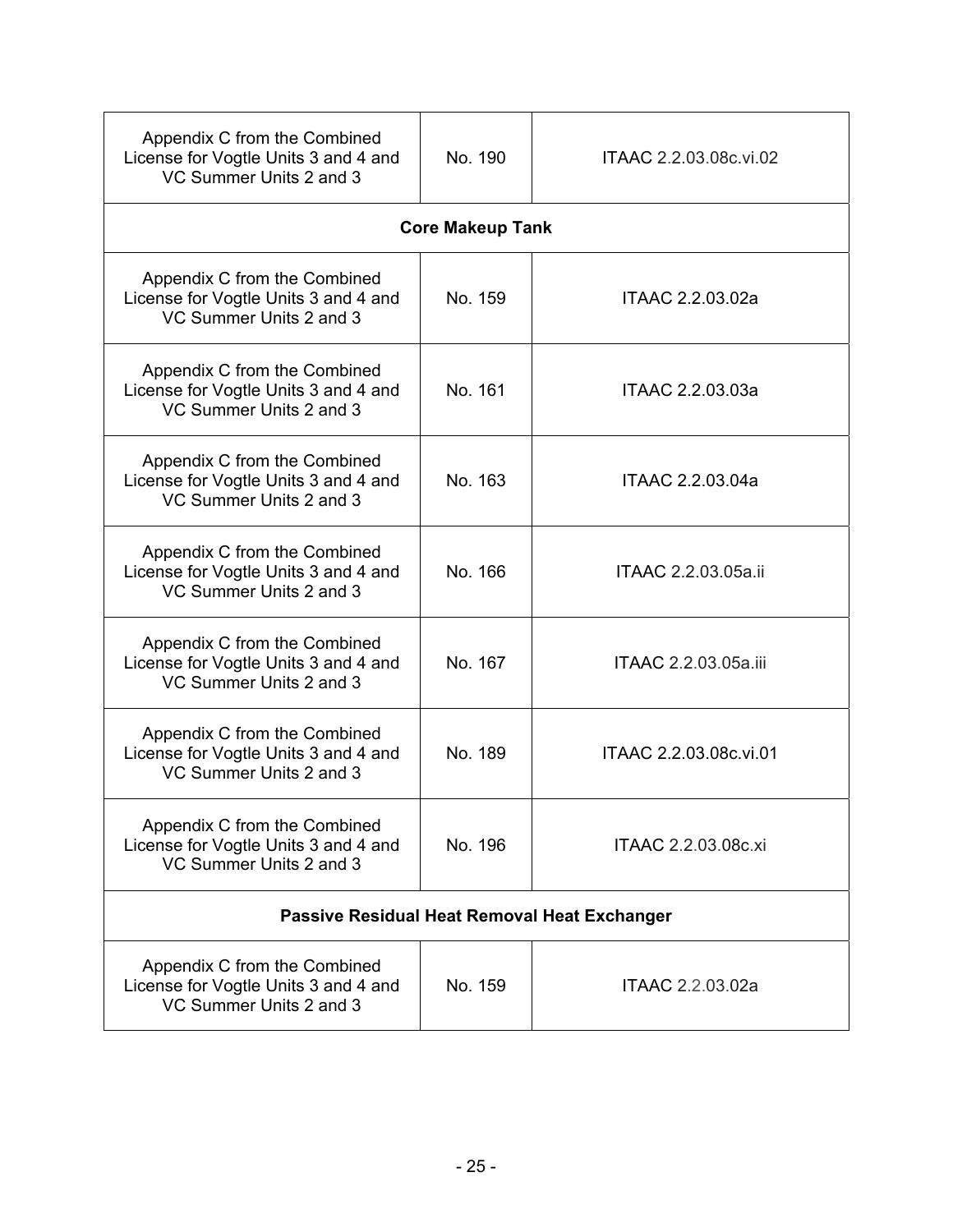| Appendix C from the Combined<br>License for Vogtle Units 3 and 4 and<br>VC Summer Units 2 and 3 | No. 161 | ITAAC 2.2.03.03a     |  |  |  |
|-------------------------------------------------------------------------------------------------|---------|----------------------|--|--|--|
| Appendix C from the Combined<br>License for Vogtle Units 3 and 4 and<br>VC Summer Units 2 and 3 | No. 163 | ITAAC 2.2.03.04a     |  |  |  |
| Appendix C from the Combined<br>License for Vogtle Units 3 and 4 and<br>VC Summer Units 2 and 3 | No. 166 | ITAAC 2.2.03.05a.ii  |  |  |  |
| Appendix C from the Combined<br>License for Vogtle Units 3 and 4 and<br>VC Summer Units 2 and 3 | No. 167 | ITAAC 2.1.02.05a.iii |  |  |  |
| <b>Pressurizer</b>                                                                              |         |                      |  |  |  |
| Appendix C from the Combined<br>License for Vogtle Units 3 and 4 and<br>VC Summer Units 2 and 3 | No. 13  | ITAAC 2.1.02.02a     |  |  |  |
| Appendix C from the Combined<br>License for Vogtle Units 3 and 4 and<br>VC Summer Units 2 and 3 | No. 15  | ITAAC 2.1.02.03a     |  |  |  |
| Appendix C from the Combined<br>License for Vogtle Units 3 and 4 and<br>VC Summer Units 2 and 3 | No. 17  | ITAAC 2.1.02.04a     |  |  |  |
| Appendix C from the Combined<br>License for Vogtle Units 3 and 4 and<br>VC Summer Units 2 and 3 | No. 20  | ITAAC 2.1.02.05a.ii  |  |  |  |
| Appendix C from the Combined<br>License for Vogtle Units 3 and 4 and<br>VC Summer Units 2 and 3 | No. 21  | ITAAC 2.1.02.05a.iii |  |  |  |

# 5. DOCUMENTS REVIEWED

- Mangiarotti's Quality Assurance Manual, Edition 2, Revision 1, dated October 12, 2012
- PGE.02, "Design Control," Edition 7, Revision 0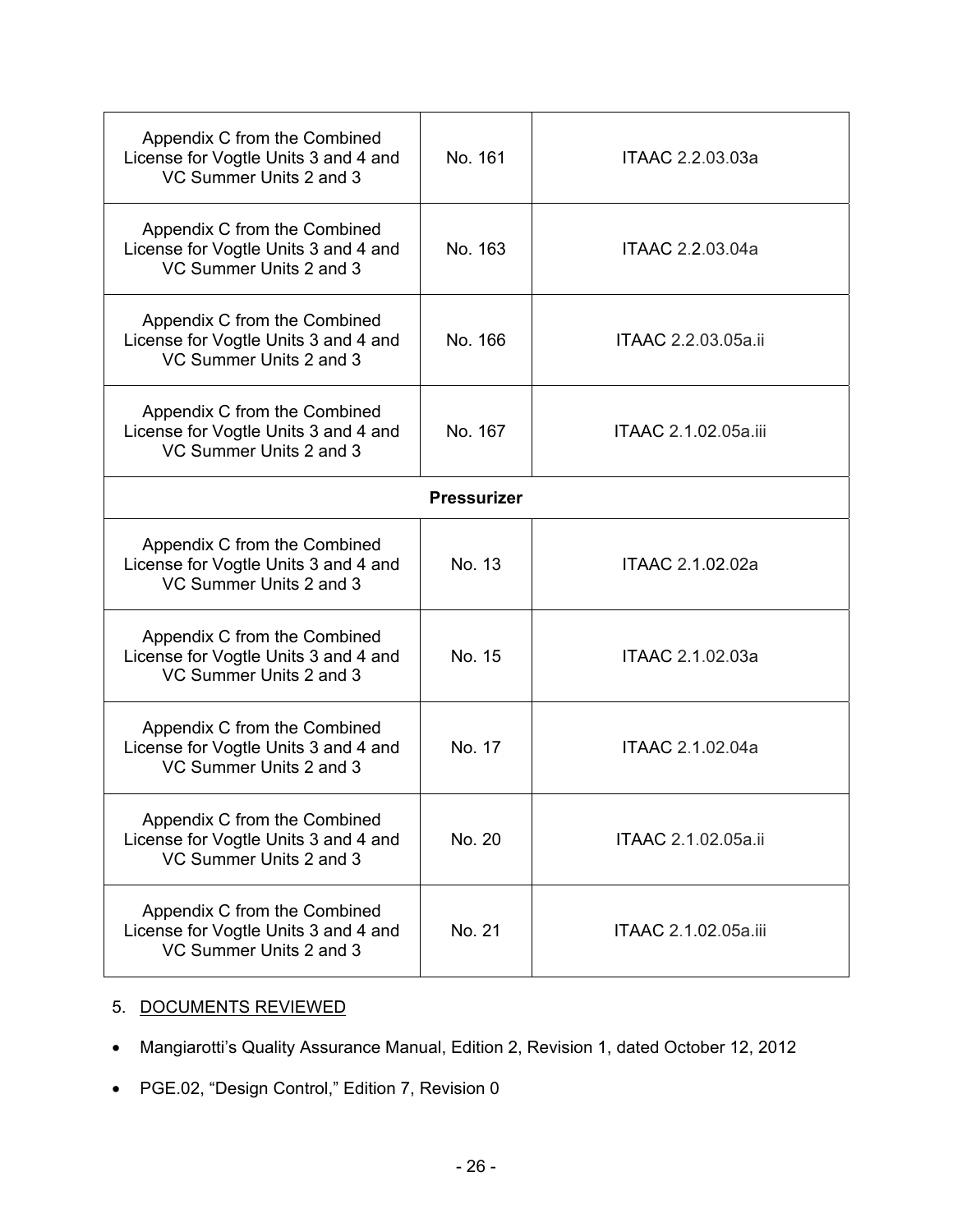- PGE.03, "Suppliers Selection and Assessment," Edition 4, Revision 3, dated July 18, 2011
- PGE.04, "Receiving Inspection and Qualification of Base Material," Edition 5, Revision 0, dated May 7, 2012
- PGE.05, "Controls During Fabrication: The Quality Control Plan," Edition 4, Revision 2
- PGE.06, "Calibration Manual," Edition 4, Revision 1
- PGE.07, "Control of Nonconformities," Edition 4, Revision 2, dated September 14, 2012
- PGE.08, "Internal & External Audits," Edition 4, Revision 1, dated September 14, 2012
- PGE.09 "Contract Review", Edition 4, Revision 0
- PGE.10, "Identification and Traceability of Base Materials," Edition 1, Revision 0
- PGE.11, "Procurement Control," Edition 5, Revision 0, dated June 15, 2012
- PGE.15, "Production Process," Edition 3, Revision 0
- PGE .18, "Corrective and Preventive Actions," Edition 3, Revision 0, dated September 30, 2012
- PGE.20, "Use of Certificate, Marks, and Personal Identification Stamps," Edition 2, Revision 0
- PGE.22, "Qualification of Audit Personnel," Edition 1, Revision 1, dated August 16, 2011
- PGE.23, "Inspection and Test Personnel Qualification," Edition 2, Revision 1
- PGE.25, "Design Specification, Design Report and Fabrication Specification for ASME Section III Division 3," Edition 1, Revision 1
- PGE.26, "Design Specification, Design Report for ASME Section III, Div. 1 Components," Edition 1, Revision 1
- PGE.27, "Design Computer Software and Program Management," Edition 1, Revision 0
- PGE.28, "Written Practice for Personnel Qualification and Certification in NDE," Edition 2, Revision 0
- PGE.29, "Storage, Maintenance, and Distribution of Welding Materials," Edition 1, Revision 2
- PGE.30, "Reporting of Defects and Noncompliance as required by 10 CFR Part 21." Edition 1, Revision 4, dated December 14, 2011
- PGE.31, "Quality Classification of Nuclear Items," Edition 1, Revision 0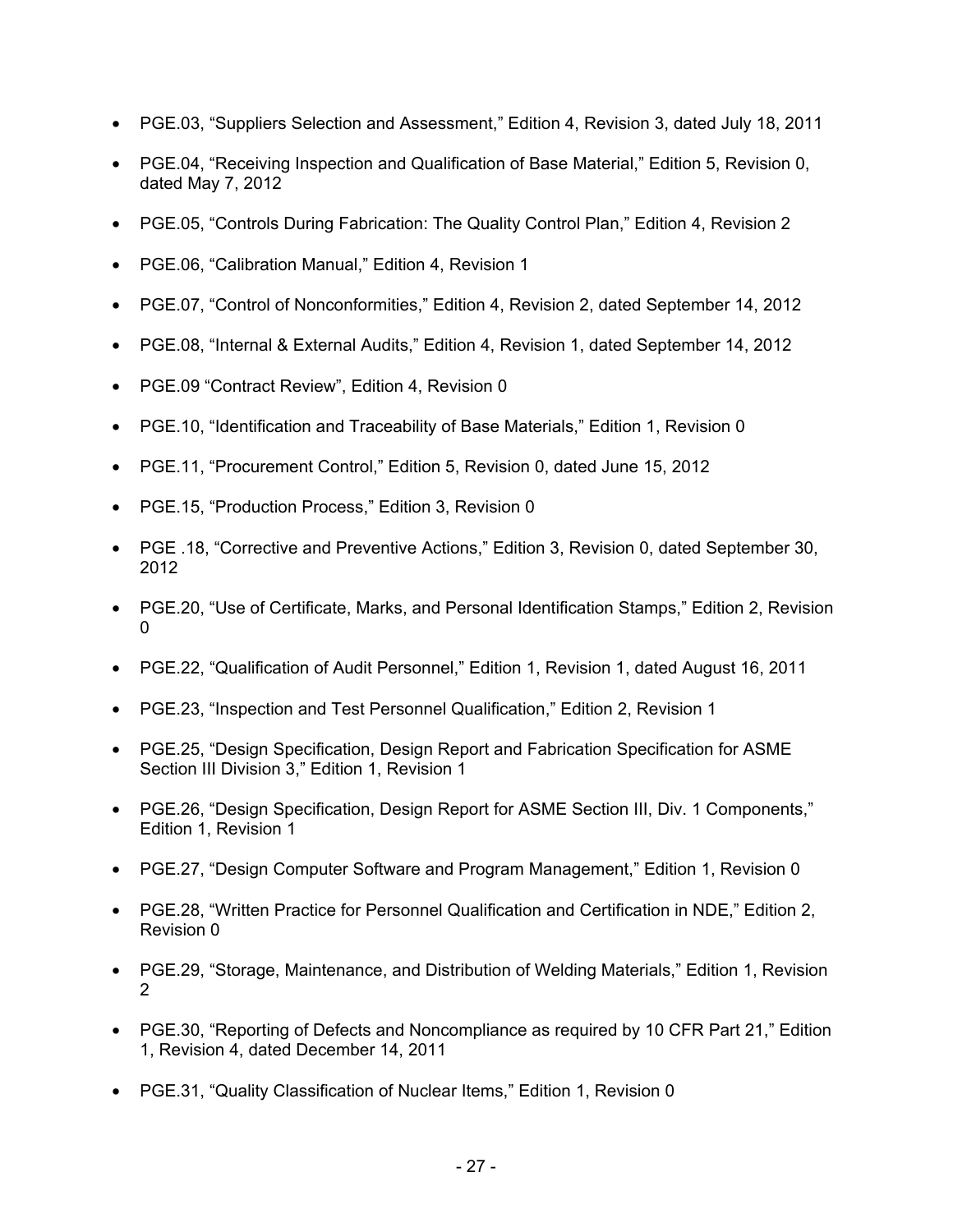- PGE.32, "Managing of Material Subjected to Laboratory Testing," Edition 1, Revision 1
- PGE.33, "Commercial Grade Dedication," Edition 1, Revision 3
- Westinghouse Electric Company (WEC) 3.2.6 "Design Analysis," Rev 0.0, dated August 22, 2012
- WEC 3.2.7 "Design Process," Revision 0.1, dated August 14, 2012
- WEC 3.3.1 "Design Reviews," Revision 4.0, dated October 3, 2012
- W4-DWF-00-00-010, "AP1000 Accumulator Tank Outlet Nozzle Penetration," Revision 2, dated October 11, 2012
- APP-MT02-V6-003, "AP1000 Accumulator Tank Tap and Nozzle Details," Revision 2, dated February 4, 2010
- W1-DWF-11-00-025, "AP1000 Passive Residual Heat Removal Heat Exchanger- Channel and Tubesheet Assembly," Revision 3, dated November 29, 2011
- W1-SPG-00-00-038, "Post Weld Heat Treatment for the Circumferential Weld of the Channel Head to the Tubesheet," Revision 3, dated March 29, 2011
- HX-CNP-10-001 "Thermal and Thermo Mechanical Analysis of the Welding Joint 'CW005' Between Tubesheet and Channel Head During the PWHT," Revision 2
- Engineering Design Change Request, "New Joint Design for ACC Level Measurement Nozzle," Revision 0
- Fabrication Control Plan W4-PCF-10-09-002, "Lower Head Preparation Item No. 25-05/1," Revision 4, dated August 2, 2010
- Fabrication Control Plan W1-PCF-00-09-001, "Tubesheets and Channel Heads Assembly," Revision 3, dated May 25, 2011
- Design Plan No 24, "PRHRHX for Vogtle 3&4," Revision 1, dated October 26, 2011
- Design Plan No 24, "ACC for Vogtle 3&4," Revision 1, dated October 20, 2011
- Test Specimen Plan PRP-PCQ- NLAM010174-4 Job No 24-25-26, Revision 0
- Source /Reviewing Inspection Report N020-INR-09, "Upper Shell Item 2-02, Intermediate Shell Item 3-02, and Lower Shell Item 4-02," Revision 0, dated February 25, 2009
- Purchase Order (PO) OA-201201326 to Trescal SRL for calibration of extensometer
- PO OA-201101439 to Zwick GMBH & Co for calibration of impact test machine
- PO OA-201101046 to Delta Ohm SRL for calibration of irradiator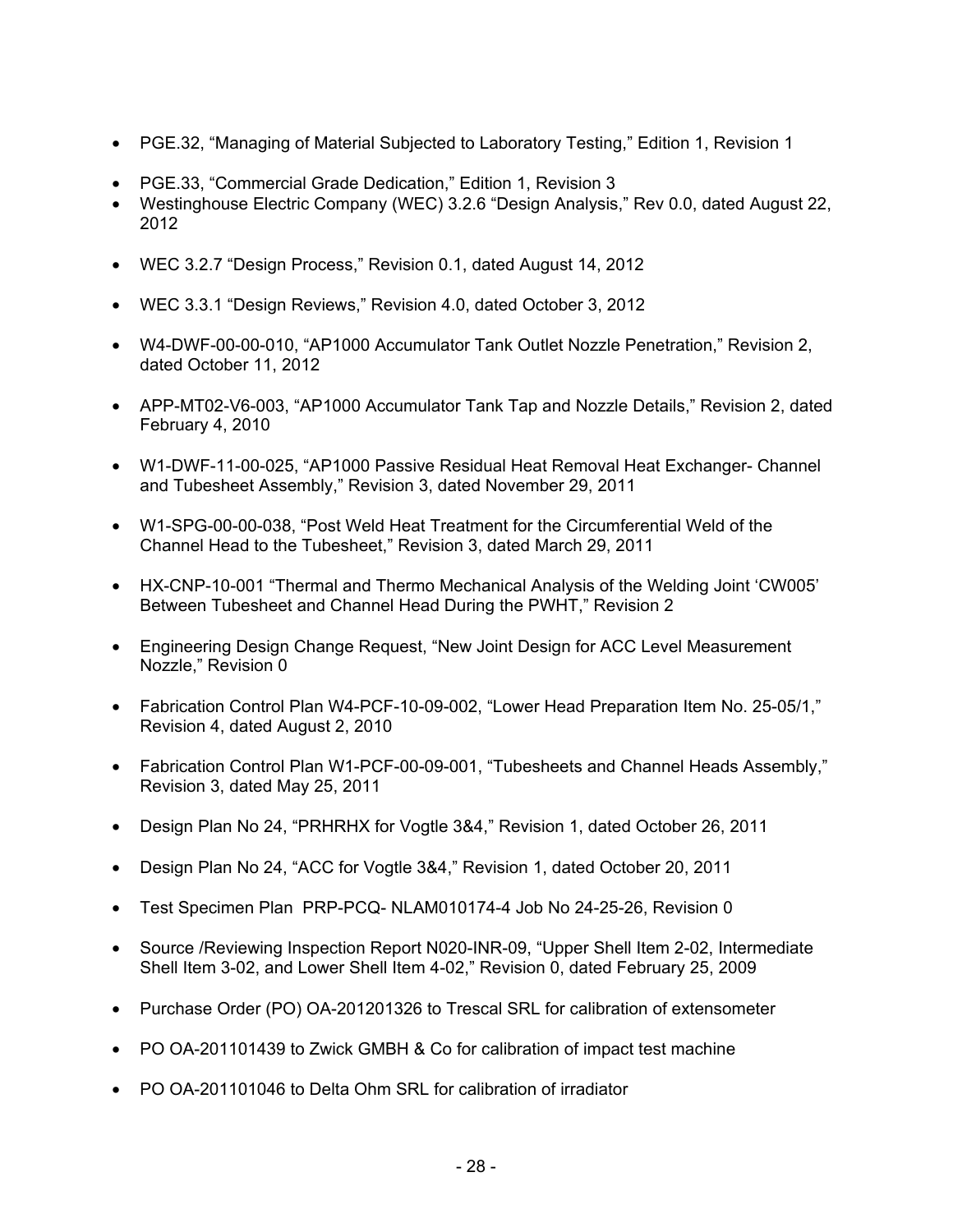- PO OA-201102233, 201200902 to Bohler Welding Group
- PO OA-201101782 to ESAB Saldatura
- PO OA-201200820, 201102278, to ETC Oerlikon SPA
- PO 201101766 to Sandvik Italia SPA
- POs OA-201100664, 201000150, 201000314 to Forgiatura Morandini SRL
- PO OA-200900129 to Forge Monchieri SPA
- PO OA-201000253, OA-201101537 to IBF SPA
- PO OA-200900133 to Forgiatura Vienna SAS
- PO OA-201100950 to Valinox Nucleaire
- POs OA-201000164, 201201186 to Voestalpine Grobblech GMBH
- POs OA-201000114, 201100609, 200900148, 201101853 to Deform AB
- WEC PO 4500273230 (Summer) to Mangiarotti for the Accumulator Tank
- WEC PO 4500278950 (Vogtle) to Mangiarotti for the Core Make Up Tank
- WEC PO 4500274162 (Vogtle) for the Pressurizer
- WEC PO 4500274213 (Vogtle) for the Passive Residual Heat Removal Heat Exchanger
- External audit of Voest Alpine dated September 15, 2010
- External audit of Forgiatura A. Vienna dated October 13, 2010
- External audit of Forge Monchieri dated October 21, 2010
- External audit of AB Sandvik Materials Technology dated November 25, 2010
- External audit of Forgiatura Morandini SRL dated December 16, 2010
- External audit of Bohler Welding Group dated November 23, 2011
- External audit of ETC Oerlikon dated March 27, 2012
- "ANSYS 11.0 SP1 Computer Program Qualification Windows XP Professional INTEL 586 Processor," Revision 0, dated June 19, 2008
- Procedure Qualification Record (PQR) for WPS 1337, dated July 7, 2012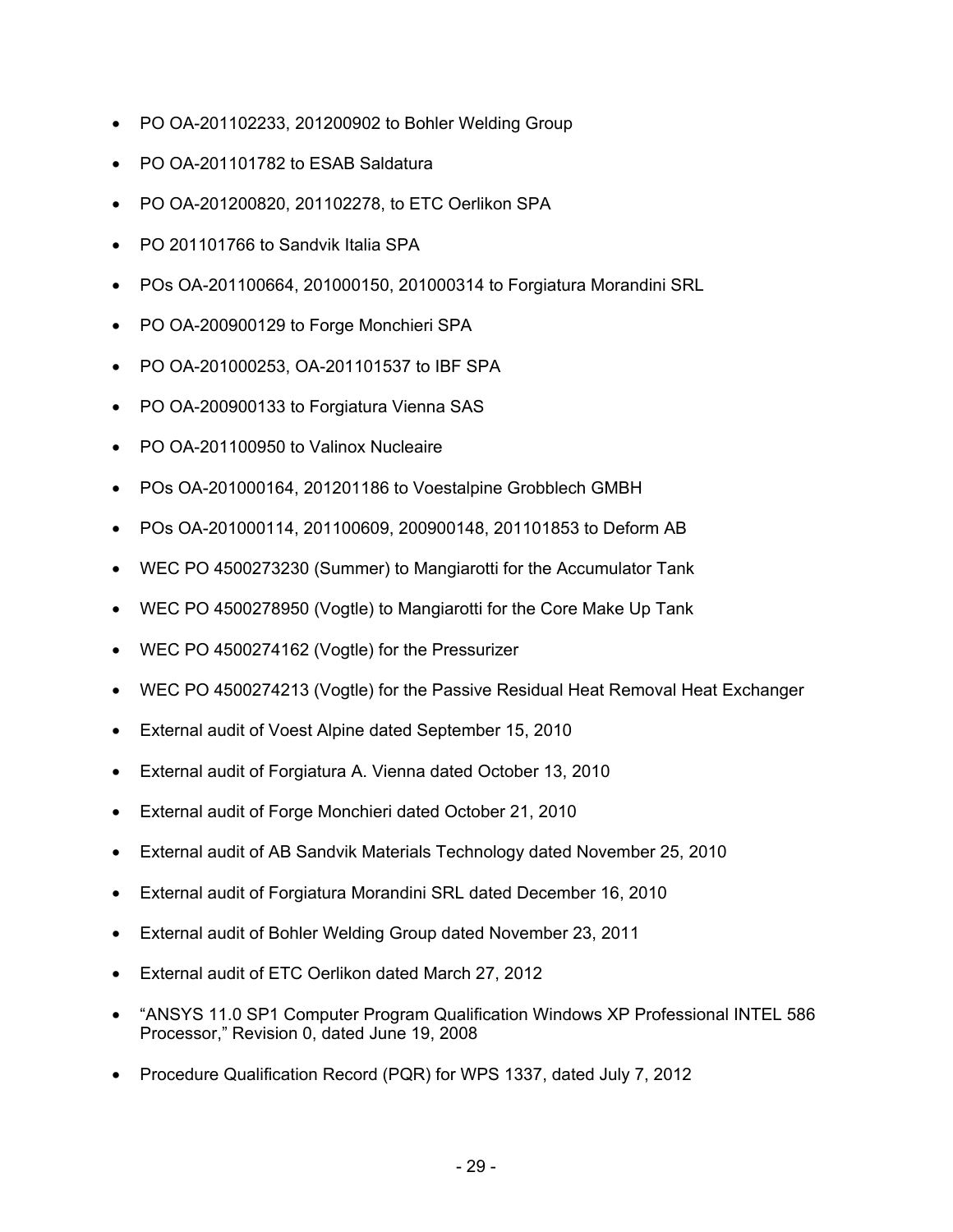- PQR for WPS 1888, dated April 14, 2008
- PQR for WPS 1373, dated October 5, 2010
- W2-WB-00-00-001, "Welding List for AP1000 Pressurizer," Revision 9, dated September 14, 2012
- Welding Operator Qualification and Welding Operator Performance Qualifications for Welder No. GM59, dated February 27, 2012
- W3-SPG-00-00-003, "AP1000 Core Makeup Tanks: Liquid Penetrant Examination Procedure," Revision 2
- W3-SPG-00-00-004, "AP1000 Core Makeup Tanks: Ultrasonic Examination Procedure," Revision 4
- W3-SPG-00-00-008, "AP1000 Core Makeup Tanks: Magnetic Examination Procedure," Revision 2
- WPS W2-WPS-00-00-005, "SAW SFA 5.9 Type 309L+308L Cladding," No. 1337, Revision 4, dated February 13, 2012
- WPS W2-WPS-00-00-007, "SMAW SFA 5.4 and SAW SFA 5.9 Type 309L and 308L Buttering," No. 1373, Revision 5, dated February 14, 2011
- WPS W2-WPS-00-00-011, "SMAW Type 308L Fillet Weld," No. 1888, Revision 2, dated March 22, 2011
- WPS W2-WPS-00-00-017, "GTAW SFA 5.14 ERNiCrFe7 Buttering and Butt Weld," No. 1426, Revision 6, dated October 26, 2011
- Laboratory Test Report (LTR)-12684 for the Weld Overlay and Type: First Layer 308L, Joint CL-013/2, Revision 0, dated February 9, 2012
- LTR-12686 for the Weld Overlay and Type: First Layer 308L, Joint CL-013/2, Revision 0, dated February 13, 2012
- Certified Material Test Report (CMTR) 102, No. 1316, Welding Filler Metal Qualification Certificate, SFA 5.4, E309L-16, Supranox RS 309L, 4.0mm Diameter, Heat No. 341461008, Revision 1, dated May 2, 2012
- CMTR 1100038, IBF CMTR for ASME Sect II SA182 F316LN for Accumulator Test Port, Heat No. 05169, dated July 15, 2012
- CMTR 139, No. WQW 11843B, Welding Filler Metal Qualification Certificate, SFA 5.14, ERNiCrFe-7, Sanrico 68HP, 1.2mm Diameter, Heat No. 132283, Revision 0, dated August 27, 2012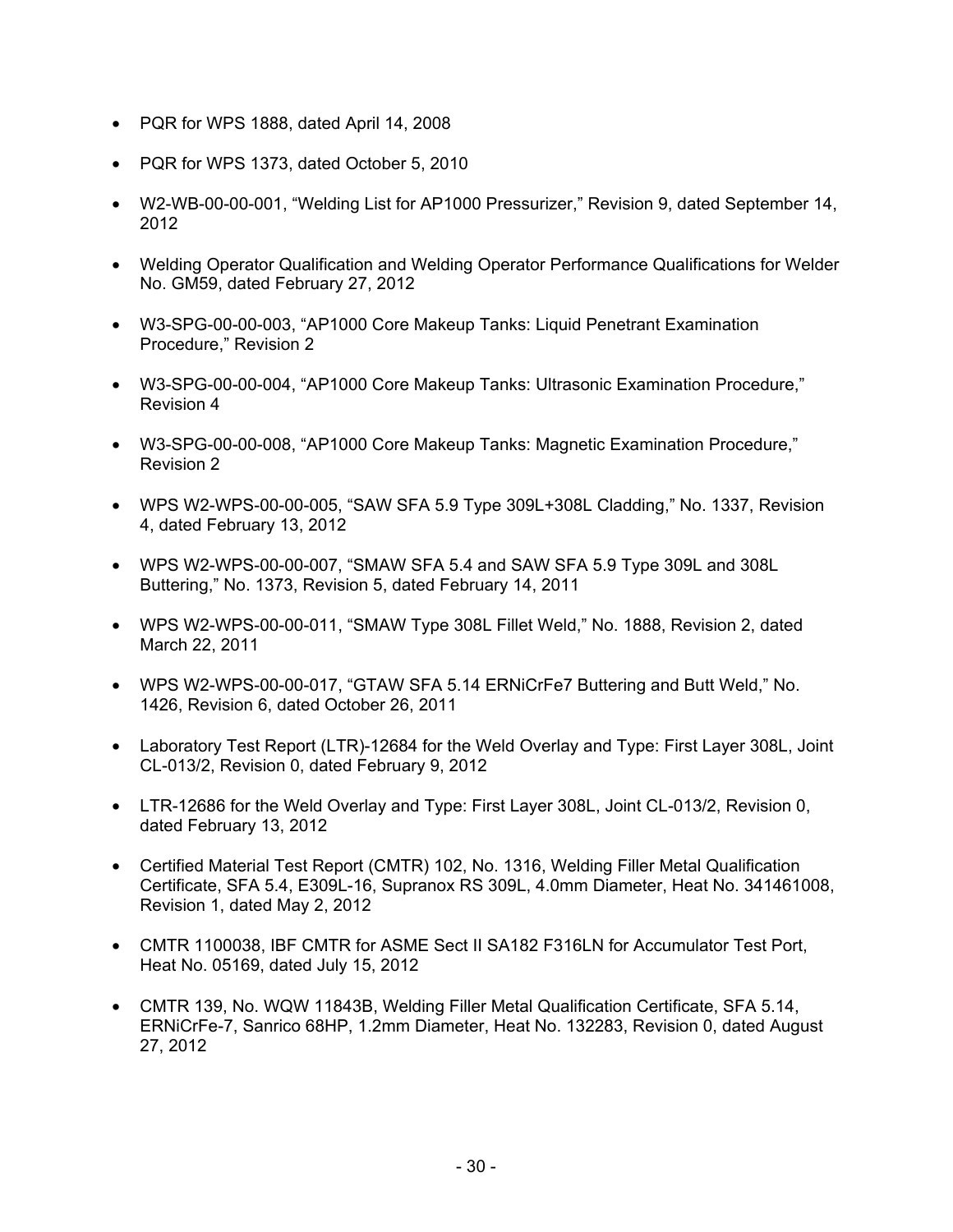- CMTR 17, Doc No. PCQ-CMTR17, Welding Filler Metal Qualification Certificate, SFA 5.4, E309L-16, Supranox RS 309L, 3.2mm Diameter, Heat No. 0281012, Revision 2, dated July 27, 2012
- CMTR 82, Doc No. CMTR 30-075, Welding Filler Metal Qualification Certificate, SFA 5.4, E308L-16, Supranox RS 309L, 3.25mm Diam, Heat No. 1121011, Revision 1, dated October 12, 2012
- CMTR 341461008, Welding Filler Metal Qualification Certificate, SFA 5.4, E309L-16, Supranox RS 309L, 4.0mm Diam, Heat No. 341461008, Revision 1
- Certificate of Conformance 210029-16 for Accumulator Summer-3, Sphere Plates (6 petals), dated October 24, 2011
- N021-DT-W3-PCF-30-09-007-02, Dimensional Test Report for Vogtle-3, Core Make-Up Tank 1 Inlet Diffuser, Revision 0, dated December 28, 2011
- N026-DT-W1-PCF-11-07-006-05, Dimensional Test Report, Tubesheet item 3/2-04, dated June 3, 2012
- N026-DT-W1-PCF-11-07-006-27, Dimensional Test Report of CW-006/2 Weld Preparation, dated June 15, 2012
- N026-DT-W1-PCF-11-07-006-44, Dimensional Test Report of Tubesheet item 3/2-04 Second Day Side Machining, dated February 27, 2012
- N026-PT-PCF-11-07-006-05, Penetrant Testing (PT) Test Report, Item No. 3/2-04, dated June 3, 2012
- N026-PT-W1-PCF-11-07-006-09, PT Exam of BT-016/2 and BT-017/2, dated June 20, 2012
- N026-PT-W1-PCF-11-07-006-27, PT Exam of Chamfer Tubesheet Side, dated October 15, 2012
- N026-VT-W1-PCF-11-07-006-06, Visual Testing (VT) Test Report, Primary Side Cleaning & Check of Cleanliness, dated March 20, 2012
- N026-VT-W1-PCF-11-07-006-09, VT Exam of BT-016/2 and BT-017/2, dated June 20, 2012
- N026-VT-W1-PCF-11-07-006-09.2, VT Exam After First Layer of Clad CL-015/3, dated July 11, 2012
- N026-VT-W1-PCF-11-07-006-11, VT Exam After Each Layer CL-004/2, dated June 8, 2012
- N026-VT-W1-PCF-11-07-006-14, VT Exam After Each Layer CL-0015/2, dated July 19, 2012
- N026-VT-W1-PCF-11-07-006-16, VT Exam, Second Day Side Cleaning and Check of Cleanliness, dated February 9, 2012